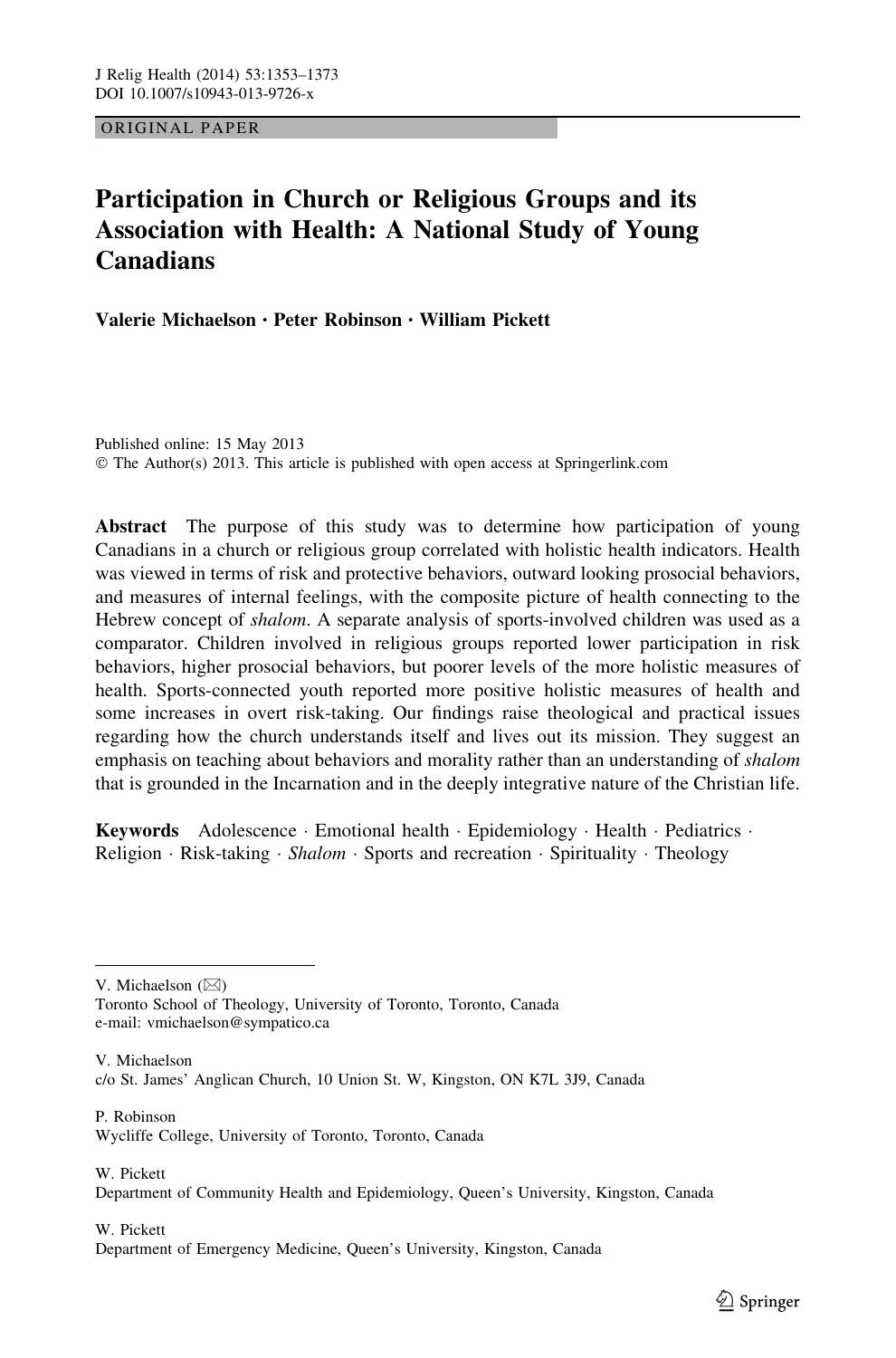## Preamble

In this population-based and national study, we had a unique opportunity to examine participation of young Canadians in church and other religious groups. Our primary aim was to determine whether such participation related to holistic experiences of health. Here, health was viewed in terms of both specific behaviors and deeper indications of emotional health, with the composite picture of health connecting to the Hebrew concept of *shalom*. These analyses and their interpretations were rooted in the Christian commitment of the authors; however, it is hoped that these findings and this discussion will be of interest to a multi-faith audience.

Theoretical Underpinnings: A Brief Introduction to the Concept of shalom

Shalom at its highest is enjoyment in one's relationships. To dwell in shalom is to enjoy living before God, to enjoy living in one's physical surroundings, to enjoy living with one's fellows, to enjoy living with oneself (Wolterstorff [1983](#page-20-0)).

In this quotation, Wolterstorff is describing a definition of wholeness that includes the person, their place in this world, and the matrix of relationships that shape their life. A biblical understanding of *shalom* is reflected in the words "completeness, soundness, well-being, wholeness, peace and health" (Botterweck et al. [2006](#page-19-0); Strong [2012\)](#page-20-0). Interestingly, the English word *health* includes similar influences, including the Old English word *haelp* (wholeness) and the Old Norse *helge* (holy or sacred). The Latin word *salva* means "be in good health'' and shares its root with the word salvation. The concepts of health, wholeness, and spirituality therefore share very similar roots and are connected intrinsically. These connections are significant as health is considered within various religious contexts, including the Christian tradition.

While often translated simply as peace, *shalom* involves more than a mere absence of hostility within relationships. It includes a dynamic sense of a person flourishing in the context of healthy relationships and also bringing healing, reconciliation, and peace into the troubled and broken relationships around them. It holds together both a sense of awe and delight at the wonders of the created world including the human creature, and a passion to join in God's redemptive action (Plantinga [1993;](#page-20-0) Field [2002;](#page-19-0) Wolterstorff et al. [2004](#page-20-0)). Shalom deepens our understanding of the fullness—or wholeness—of what health can be. It brings with it a picture of health in its broadest, most integrative sense. While there is a clear emphasis on right behavior as a response to right relatedness (e.g., around issues of justice), *shalom* also invites people into a larger story of true belonging characterized by right relationships on every level: with God, with the earth, with community, and with self.

Shalom and the Health of Children in the Christian Church

Within many Christian denominations, a basic theological assumption is that life is meant to be characterized by *shalom*; life is grounded in relationship with a dynamic, loving God who shapes healthy relationships within and outside of the church. By implication then, while the church may not explicitly teach the concept of *shalom* to its children, the Christian church as a body is to be a community of wholeness typified by the concept of *shalom*. Such communities invite people, including children, into a new way of being in the world. At its best, the church has the potential to bring children into a holistic context that is characterized, among other things, by community, forgiveness, and the knowledge of one's own deep belovedness. If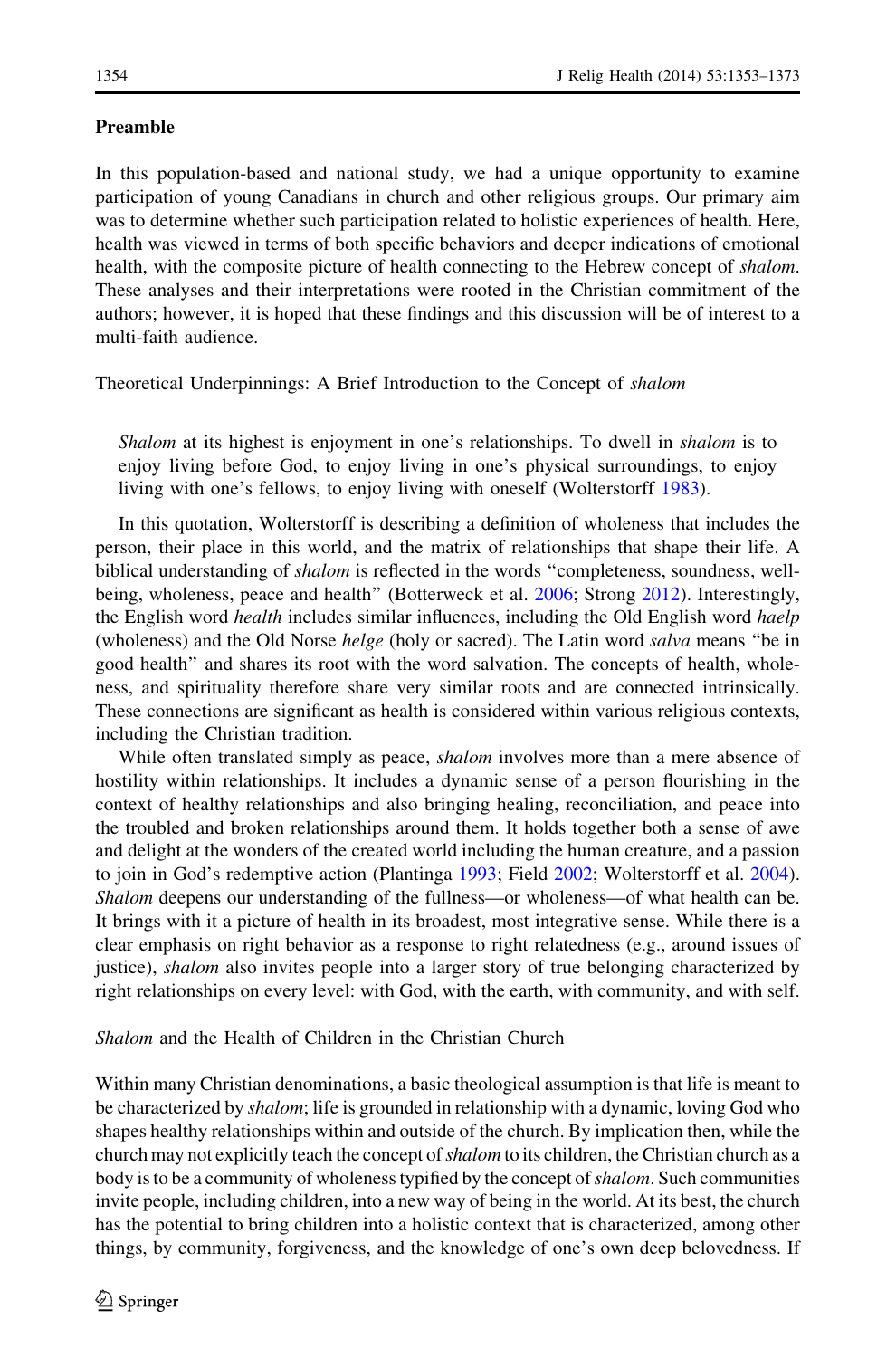churches or other religious groups are grounded in such relationships, then regular participation of children in these groups should be protective and nurturing for their health. Tangible effects would include reduced engagement in health-compromising risk behaviors, higher levels of engagement in positive ''prosocial'' behaviors (including participation in behaviors that look beyond oneself and toward others), and improved emotional well-being. While these characteristics in essence are typical of those who are experiencing *shalom* in their lives, what is important in the holistic understanding of health that we are presenting as characteristic of shalom is the composite effect of the way these health indicators work together. Our hope is not that church-connected children would not only have higher protective trends around risk-taking and associated behaviors, higher participation in prosocial (or outwardlooking) behaviors, or improved emotional well-being in isolation, but that the composite effect of a protective trend in all of these areas would nurture children in a life indicative of the fullness of God's shalom.

Only a scant literature base exists that describes relations between religious group involvement and pediatric health. Exceptions are US-based child studies that have demonstrated connections between religious practices and improved moral behavior as well as lower involvement in problem risk behaviors (Ovwigho and Cole [2010](#page-20-0)). Other studies report positive associations between church attendance, religious faith and devotion, and better health (Strawbridge et al. [2001;](#page-20-0) Wallace and Forman [1998\)](#page-20-0). Western Canadian researchers have demonstrated correlations between spirituality (though not religion) and higher levels of child happiness (Wallace [2010\)](#page-20-0), while others have found spirituality to be related to lower levels of depression and lower risks for suicide (Cotton et al. [2005;](#page-19-0) Cotton et al. [2006;](#page-19-0) Wallace and Forman [1998](#page-20-0)). The U.S. National Study of Youth and Religion reported that religious teenagers report better health than non-religious teens, particularly with respect to outcomes of lower risk-taking, emotional well-being, quality of relationships, community participation and moral reasoning and behavior (Smith and Denton [2005\)](#page-20-0). Finally, results from *Project Teen Canada* resonate with many of these findings, particularly in the area of religious involvement and lower risk-taking behaviors (Bibby [2009;](#page-19-0) Bibby and Penner [2010](#page-19-0)).

While these studies are important, their findings also point to important gaps in the existing theological and health literatures for young people. In particular, this pertains to the question of whether religious involvement of children may lead to a more holistic sense of health, a question that is central to the concept of shalom.

## Our Research Opportunity

In response to the identified research gaps, we developed a new collaboration between Canadian theological and health researchers to explore relations between religious participation and health. Our study was national in scope and based on the 2009–2010 Health Behaviour in School-Aged Children (HBSC) study. HBSC was conducted to examine the life experiences and health of younger adolescents aged 11–15 years; 26,078 adolescents in and around that age range from 436 Canadian schools participated in this survey cycle. The survey instrument included a module describing involvement of young people in various groups, with one option being ''church or religious groups.'' It also requested that participating children report on engagement in various risk-taking behaviors, positive ''prosocial'' behaviors (which included many outward-looking behaviors such as helping others and sharing), and specific feelings and emotions, both negative and positive.

We hypothesized that if church and religious groups were effective in nurturing health among children, that children who reported engagement in church or religious activities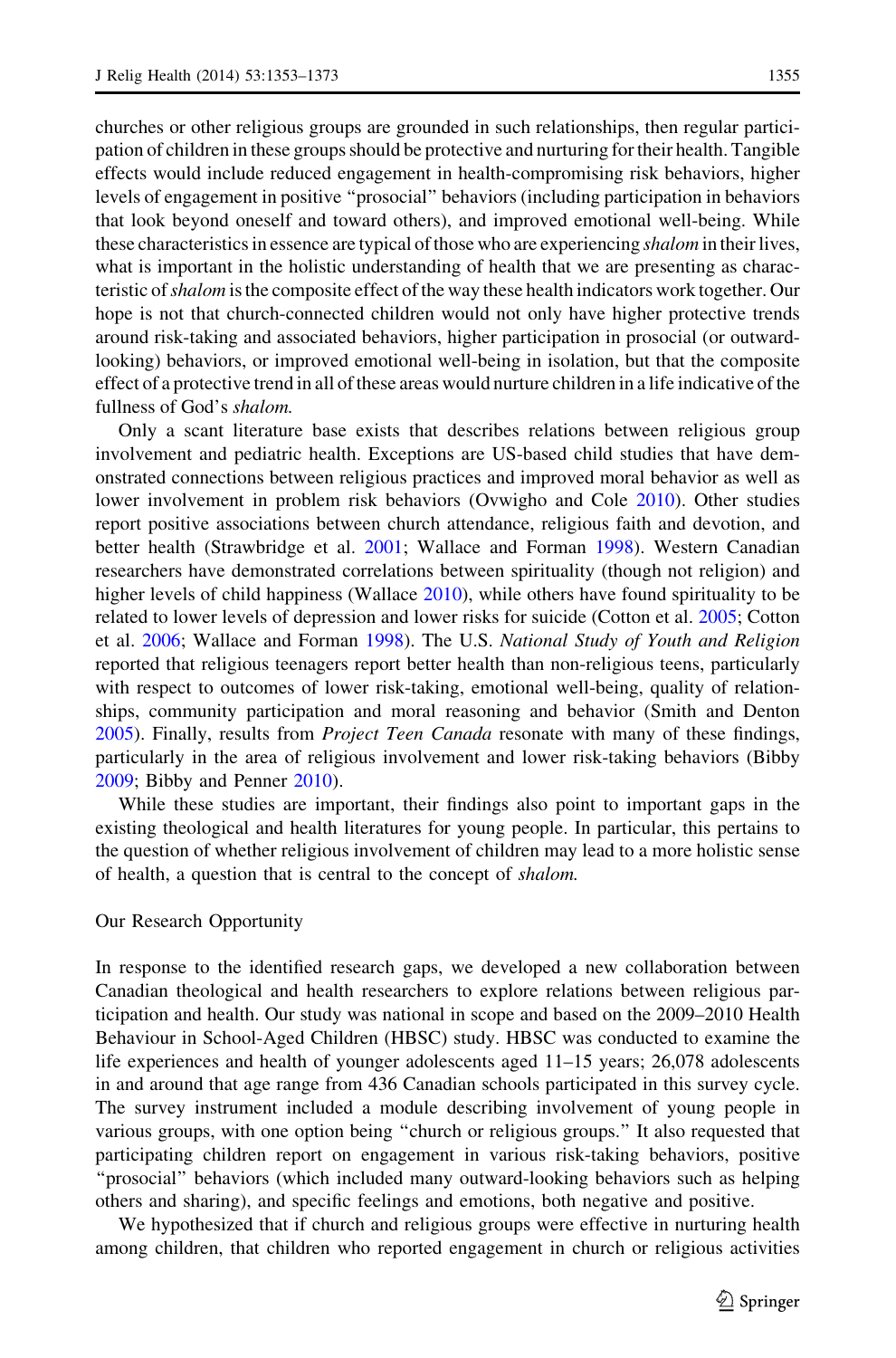would report lives that are more consistent with our theme of *shalom*. This would include fewer destructive risk-taking behaviors, more prosocial behaviors, and improved levels of the more holistic indicators of emotional health. As the benefits of participation in sports to both physical and emotional health are well known (Pate et al. [1996](#page-20-0), [2000;](#page-20-0) Steptoe and Butler [1996\)](#page-20-0), we also compared findings observed for church-connected children with those observed for children who reported involvement in sports clubs or teams. We did this in order to see whether any positive potential effects of church group membership on the health of children simply mirrored those known to exist for other, more secular groups. If that did occur, one interpretation would be that any positive health benefits could be attributed to membership in a group generally, as opposed to specific membership in a church or religious group.

In the end, our hope was that our collaboration and study would provide deeper insights into how the church fulfills its mandates of nurturing children by way of its ministry. This includes protecting children from the harm of overt risk-taking, encouraging prosocial behaviors, including behaviors that look beyond oneself and to others, and encouraging emotional well-being, each of which is a part of providing an invitation into this sense of shalom, or fullness of life. It also provided an opportunity to observe the reality of how the church in Canada as a whole is functioning in its relationship with and ministry to children.

#### **Methods**

Sample. The 2009–2010 HBSC was the sixth cycle of this health study conducted in Canada. HBSC in turn is an international study conducted in collaboration with the World Health Organization that aims to increase understanding of health and its determinants in populations of young people in some 43 countries (Currie et al. [2008\)](#page-19-0). It involves written health surveys conducted with students in classroom settings, with a focus on the early adolescent years. Surveys in participating countries are conducted every 4 years following a common protocol. The 2009–2010 Canadian HBSC was conducted from November 2009 to May 2010 and involved participants in eight provinces and the three territories. The national sample was stratified by province/territory, type of school board (public vs. separate), urban–rural geographic status, school population size, and language of instruction (French vs. English). Standardized population weights were generated to account for the oversampling in some jurisdictions and the stratification criteria. Children from private schools, home school situations, native reserves, street youth, incarcerated youth, and youth not providing informed consent were excluded.

Inclusion criteria for this analysis were as follows: (1) provision of parental consent (explicit or implicit as per local school board requirements); (2) valid responses to a questionnaire module describing participation in various types of groups; and (3) provision of responses to all core items of analytic interest. There were no specific exclusions.

Study variables of specific interest were items describing the following: (1) participation or not in the three key groups of interest; (2) engagement in risk-taking behaviors; (3) outward-looking ''pro-social'' behaviors; (4) internal feelings, both positive and negative; and (5) sociodemographic variables that were considered as key covariates in our models. These variables have been used in multiple surveys and publications that span the past 20 years, and information on their origins and validity/reliability is documented extensively elsewhere (e.g., Currie et al.  $2010$ ). We suggest that it is the composite relationship between the first three types of variables that is related to the theoretical concept of *shalom* and in turn to a holistic understanding of the health of children.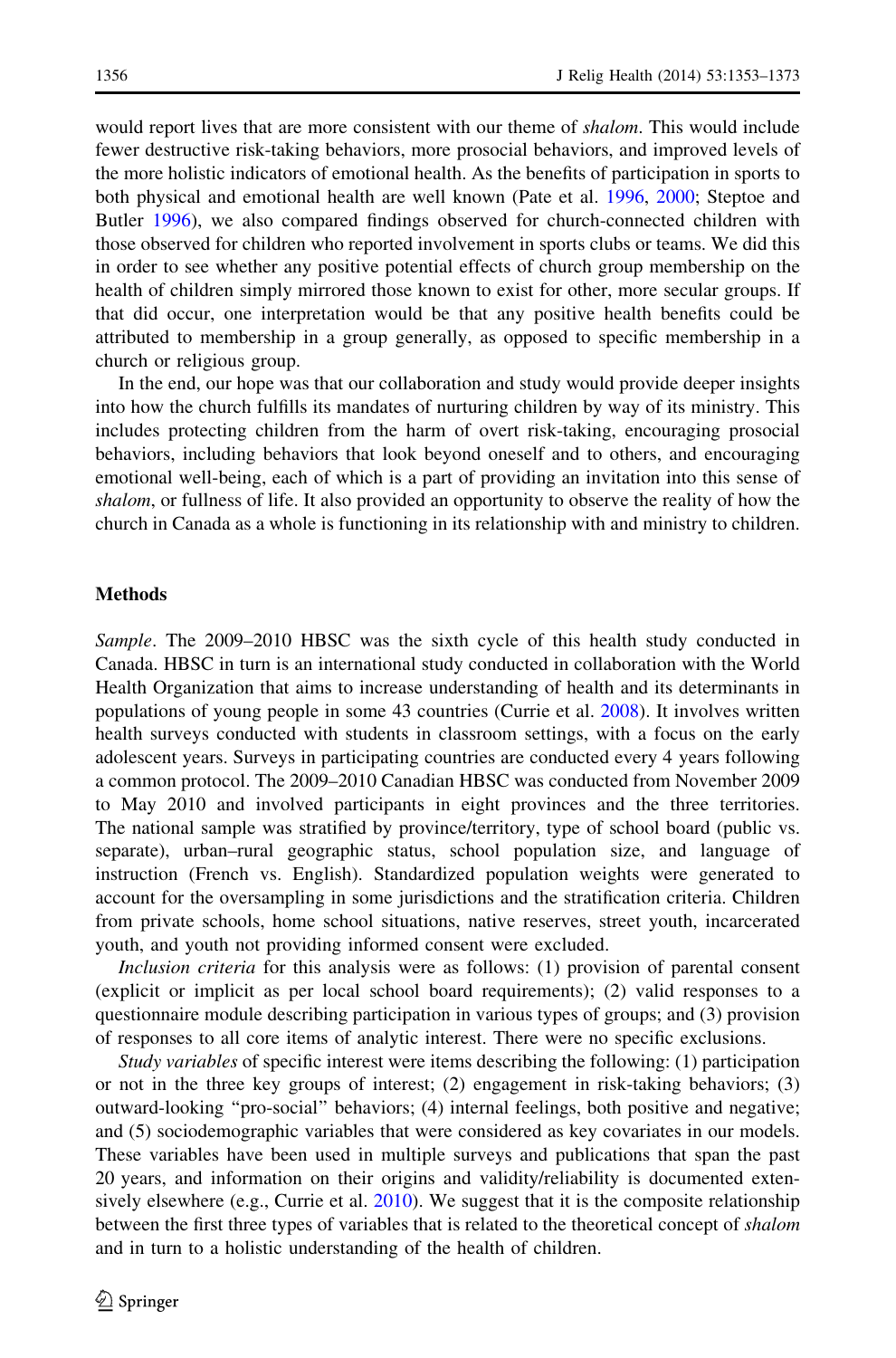- 1. Participation in groups. In a short series of questions, respondents were asked whether they regularly participated (yes or no) in clubs or organizations that were organized around specific activities. Participation in ''church or religious groups'' was the primary group of interest. Participation in ''sports club or team'' was selected as a second group, used for comparative purposes.
- 2. Risk-taking behaviors. Each student was asked about their engagement in specific risk behaviors. These included smoking (ever smoked, daily smoking, and early onset of smoking defined as prior to age 13); misuse of alcohol (frequent drunkenness defined as reporting being drunk  $>3$  times in the past 12 months, *binge drinking* defined as "at least monthly'' consumption of 5 or more alcoholic drinks on one occasion for boys, and 4 drinks among girls, early onset of drinking defined as prior to age 13); use of drugs (frequent use of cannabis defined as 3 or more times during the child's lifetime, early onset of cannabis use defined as prior to age 13, any use of hard drugs [any lifetime use of ecstasy, amphetamines, opiates, prescription medications to get high, LSD, methamphetamines, saliva, and other hard drugs]); sexual intercourse (ever, early onset prior to age 14); violence (frequent physical fights defined as 2 or more in the past 12 months, bullying others on 2 or more occasions in the past month); and other risks for physical health (breakfast skipping at least 1 weekday per week,  $infrequent$   $[*once per week] vegetable consumption* and also *fruit consumption*,$ toothbrushing less than daily, and relative physical inactivity, defined as being active for 60 min or  $\langle 2 \rangle$  days per week).
- 3. Outward-looking behaviors. These included prosocial behaviors that encouraged looking beyond oneself toward others. A series of Likert-like items with response categories ranging from 1 (''definitely not like me'') to 6 (''definitely like me'') were asked to address a variety of positive, prosocial behaviors. These included ''I do favors for people,'' ''I often lend things to people,'' ''I often help people,'' ''I often compliment people,'' and ''I often share things with people.'' For each measure, high versus low prosocial behavior was indicated by a score of 4–6 versus 1–3 on the Likert-like scale.
- 4. Measures of internal feelings. Indicators of positive internal feelings were as follows: agreement with the statement "I have confidence in myself" and a score of 9 or more on the 10-point Cantril ladder, a standard visual analogue scale used to assess emotional health status and that is depicted in the form of a ladder where 10 indicates ''the best possible life'' and 1 indicates ''the worst possible life'' (Public Health Agency of Canada [2009/](#page-19-0)2010). Indicators of negative internal feelings were also rated using the Likert-like scale described above: ''loneliness,'' ''wishing they were someone else," "helplessness," "being sorry for the things I have done," and "feeling depressed or low.''
- 5. Additional covariates considered as potential confounders or effect modifiers included the following: participant sex (male or female), grade level (6–8, 9–10), socioeconomic status measured by ''how well off do you think your family is?'' (5 response options: ''very well off'' through ''not at all well off''), family connectedness indicated by the number of times per week your family sits down at the table together for dinner/ supper  $(0-7)$ , and family structure (intact family with both mother and father vs. other family structure). We also considered the size of the school community using available divisions of urban–rural geographic status ("Dissemination Area" {mainly remote communities}, "Rural" {all other rural areas}, "Urban Core," and "Other Urban").

Analysis. We described the study population demographically. Next, we subdivided the national population based upon self-reported membership (yes or no) in a church or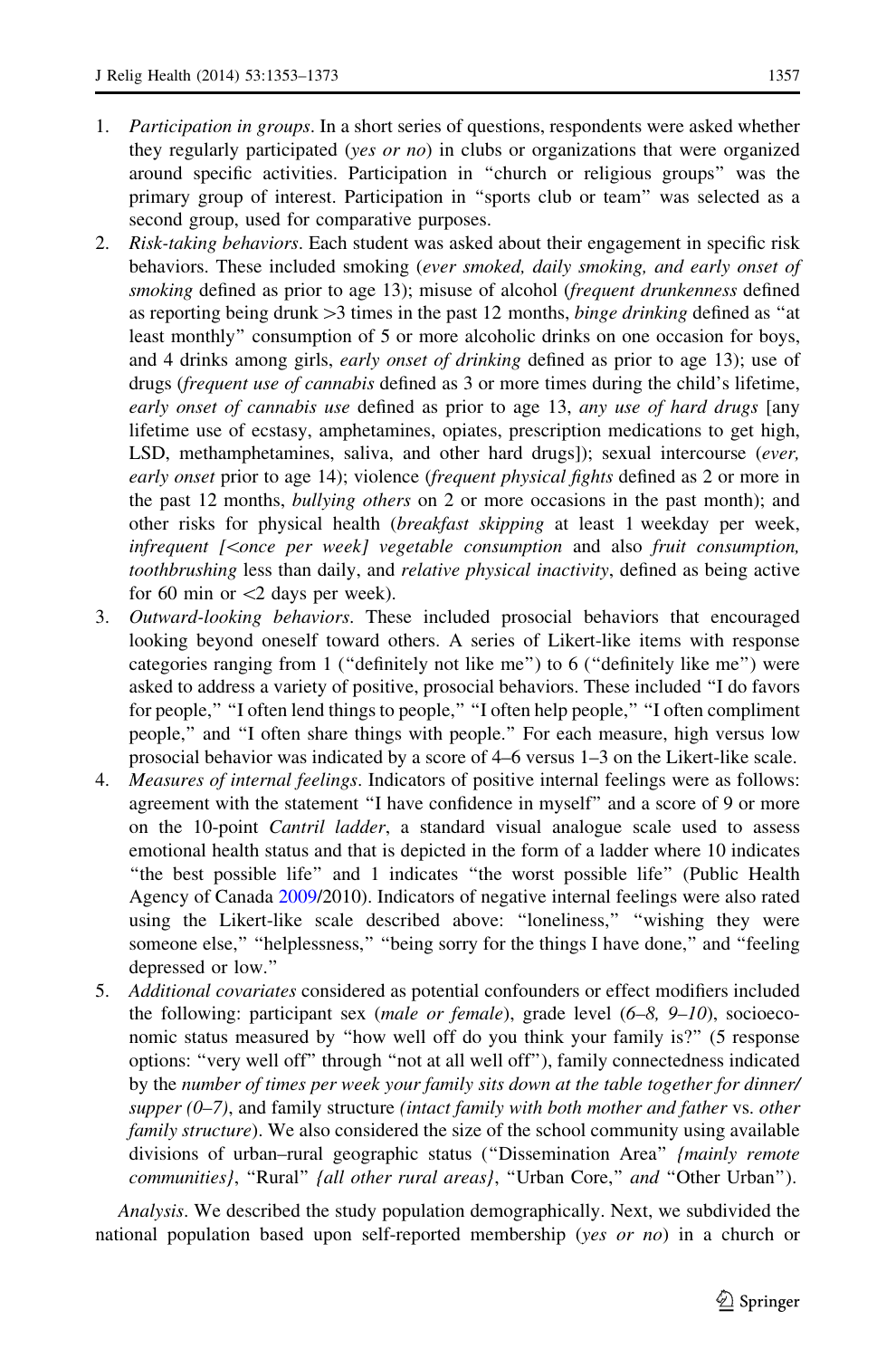religious group, then again for self-reported involvement in a sports club or team (yes or no), and then in combinations defined by group membership (none, church or religious group only, sports club or team only, both types of groups in combination). Groups were compared with respect to engagement in the risk-taking behaviors, the outward-looking ''prosocial'' behaviors, and the indicators (positive and negative) of internal feelings. Statistical tests for between-group differences in proportion were based upon two-sided p values generated from bivariate logistic regression models generated using the SAS Procedure PROC GLIMMIX (SAS Institute, Cary, NC, 2010), applied in order to test for differences while accounting for the clustered sampling design.

We then conducted a series of multi-level logistic regression analyses using the same procedures to study possible associations between group membership and each item on our list of potential health outcomes. We assumed fixed effects but random intercepts for schools. Associations were initially examined in bivariate models, then multiple logistic models that adjusted for sex, grade level, urban–rural geography, socioeconomic status, family structure, and the family connectedness measures. These covariates had been selected as a standard set of control variables following exploratory analyses. Adjusted odds ratios and associated 95 % confidence intervals were again estimated with inflation of standard errors to account for clustering. Interpretively, we looked for general and consistent patterns in the potential effects as opposed to highlighting specific relationships on their own.

Human subjects. The HBSC survey holds ethical approval from the General Research Ethics Board at Queen's University, as well as the Health Canada Research Ethics Board. This particular analysis was also approved by the Social Sciences and Humanities Research Ethics Board at the University of Toronto.

### **Results**

Demographic characteristics of the study population are described in Table [1](#page-6-0). Of the  $24,244$  (weighted *n*) participants that responded to the church or religious group involvement item, there was a roughly equal split between boys and girls, most were in grades 6–8 (with a roughly equal division in the five grade levels), the majority were from large urban centers and from Central Canada, more reported average or better material wealth than not, and the majority were from families with both a mother and father (intact family structures).

Table [1](#page-6-0) also summarizes group participation for the two major group activities under study. Overall, 16.4 % of young people reported involvement in a church or religious group, and 54.6 % reported involvement in a sports club or team. For church or religious groups, higher prevalence values were reported for: girls, the lower grades, those from rural or dissemination areas, Western Canada, and those perceiving themselves to be not very well off. For sports, higher reported engagement levels were observed for: boys, the lower grades, Eastern Canada, those perceiving themselves to be more economically advantaged, and those from intact families.

In Table [2](#page-7-0), findings from four example covariate models are presented to summarize relationships between the six key demographic covariates used in our models, and reports of four different health indicators: two negative items indicative of risk-taking and therefore the absence of *shalom* (frequent physical fights, loneliness) and two positive indicators indicative of outward-looking behaviors and therefore the presence of shalom (do favors for people, help people). These covariates were always included in subsequent modeling of relationships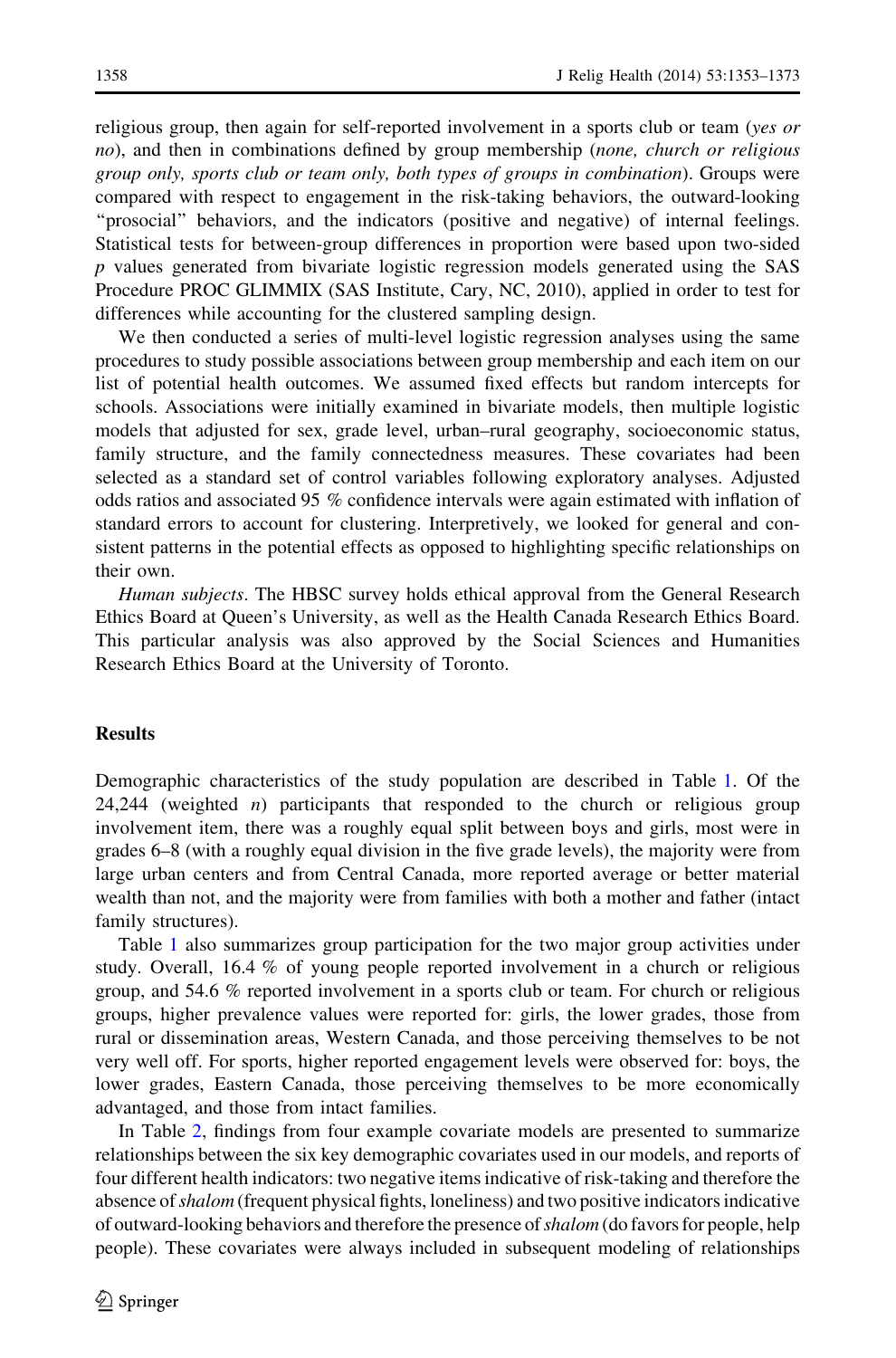| Characteristic                                     | No.    | $(\%)^a$ | % rper week] vegetable<br>consumptione porting participation <sup>a</sup> |                        |
|----------------------------------------------------|--------|----------|---------------------------------------------------------------------------|------------------------|
|                                                    |        |          | Church or<br>religious group                                              | Sports club<br>or team |
| Total responding to church or religious group item | 24,244 | (100)    | 16.4                                                                      | 54.6                   |
| By sex                                             |        |          |                                                                           |                        |
| <b>Boys</b>                                        | 11,669 | (48.1)   | 15.4                                                                      | 58.9                   |
| Girls                                              | 12,575 | (51.9)   | 17.3                                                                      | 50.6                   |
| By grade level                                     |        |          |                                                                           |                        |
| $6 - 8$                                            | 14,584 | (60.2)   | 17.6                                                                      | 56.2                   |
| $9 - 10$                                           | 9,664  | (39.8)   | 14.6                                                                      | 52.2                   |
| By urban-rural geographic status                   |        |          |                                                                           |                        |
| Large urban                                        | 13,918 | (57.4)   | 15.9                                                                      | 52.2                   |
| Other urban                                        | 4,074  | (16.8)   | 13.4                                                                      | 55.8                   |
| Rural                                              | 3,758  | (15.5)   | 17.0                                                                      | 60.0                   |
| Dissemination area                                 | 2,498  | (10.3)   | 22.9                                                                      | 58.0                   |
| By region of Canada                                |        |          |                                                                           |                        |
| North                                              | 73     | (0.3)    | 17.0                                                                      | 57.8                   |
| West                                               | 7,743  | (32.0)   | 22.5                                                                      | 56.4                   |
| Central                                            | 15,376 | (63.0)   | 13.1                                                                      | 53.3                   |
| East                                               | 1,056  | (4.4)    | 19.2                                                                      | 59.3                   |
| By socioeconomic status                            |        |          |                                                                           |                        |
| Very well off                                      | 5,485  | (23.5)   | 19.1                                                                      | 62.2                   |
| Quite well off                                     | 7,885  | (33.8)   | 14.8                                                                      | 56.0                   |
| Average                                            | 7,815  | (33.5)   | 16.2                                                                      | 50.3                   |
| Not very well off                                  | 1,588  | (6.8)    | 15.9                                                                      | 44.5                   |
| Not at all well off                                | 586    | (2.5)    | 22.2                                                                      | 48.8                   |
| Missing                                            | 888    |          |                                                                           |                        |
| By family structure                                |        |          |                                                                           |                        |
| Intact family                                      | 16,206 | (67.8)   | 17.8                                                                      | 59.0                   |
| Not intact family                                  | 7,697  | (32.2)   | 13.4                                                                      | 49.1                   |
| Missing                                            | 346    |          |                                                                           |                        |

<span id="page-6-0"></span>Table 1 Reported participation in (1) church or religious groups and (2) sports clubs or teams among young people studied in the 2009–2010 Canadian Health Behaviour in School-Aged Children Study

<sup>a</sup> Proportions weighted by sampling fractions

between group involvement and health and are provided for illustrative purposes only. Higher odds of fighting were reported by the following groups of young people: boys, the lower grades, and those from remote areas, non-intact families, families with lower reported material wealth, and families that did not eat meals together as often. The same general pattern was observed for loneliness, except that girls reported loneliness more often than boys. For the positive indicators, higher relative odds were reported for both indicators among girls, those from intact families, those reporting families with higher material health, and those from families that ate meals together more frequently.

In Table [3](#page-8-0), models describing relationships between church or religious group involvement and risk-taking indicative of the absence of *shalom* are summarized. Church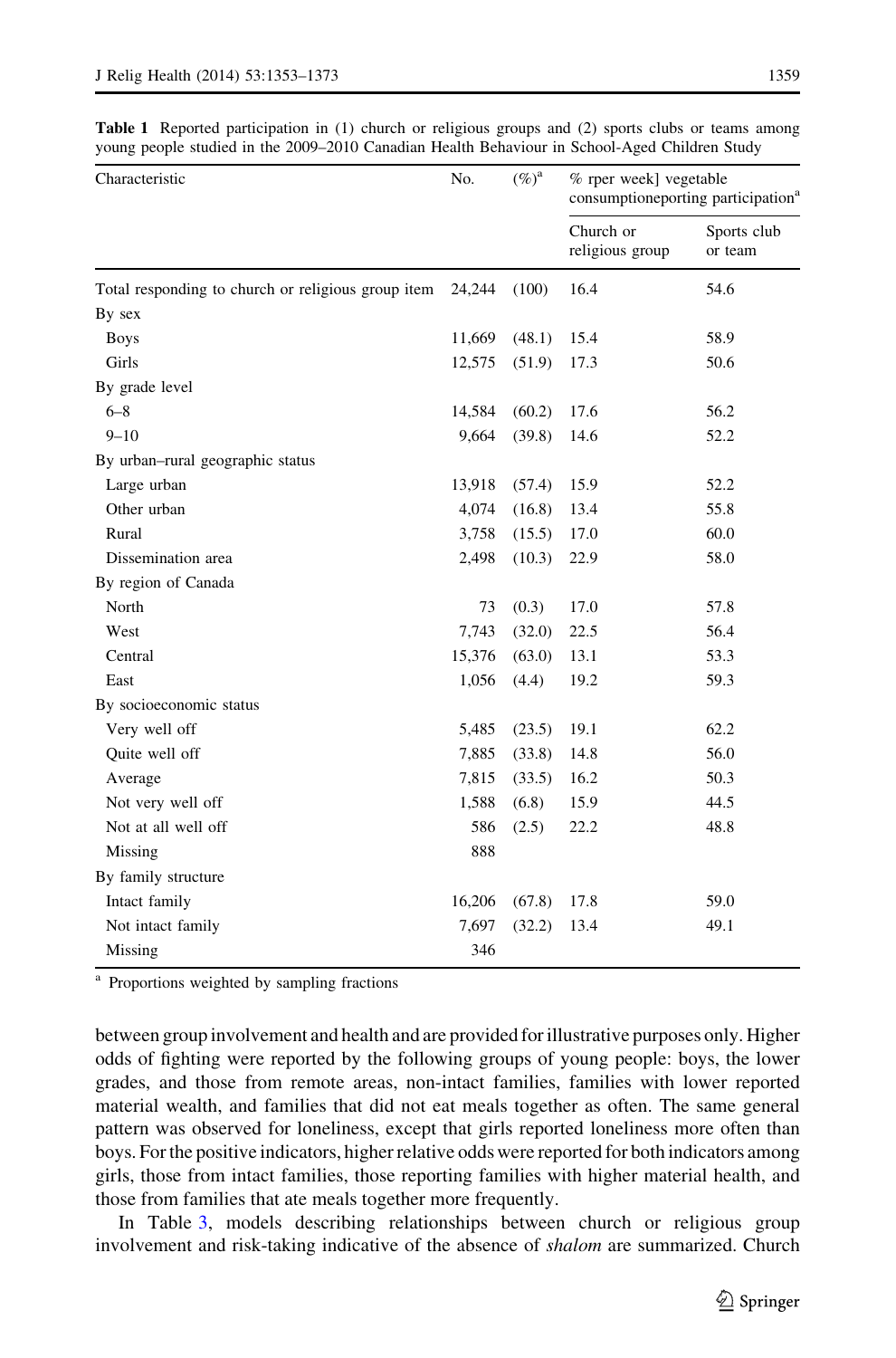| Covariate                                                                     | of shalom       | Example indicators of the absence |                 |                 | of shalom       | Example indicators of the presence |                 |                 |
|-------------------------------------------------------------------------------|-----------------|-----------------------------------|-----------------|-----------------|-----------------|------------------------------------|-----------------|-----------------|
|                                                                               | fights          | Frequent physical                 | Feel lonely     |                 | people          | Do favors for                      | Help people     |                 |
|                                                                               | OR <sup>a</sup> | $(95 \% CI)$                      | OR <sup>a</sup> | $(95 \%$ CI     | OR <sup>a</sup> | $(95\% \text{ CI})$                | OR <sup>a</sup> | $(95 \%$ CI     |
| <b>Sex</b>                                                                    |                 |                                   |                 |                 |                 |                                    |                 |                 |
| Girls                                                                         | 1.00            |                                   | 1.00            |                 | 1.00            |                                    | 1.00            |                 |
| <b>Boys</b>                                                                   | $3.16*$         | $(2.93 - 3.40)$                   | $0.74*$         | $(0.70 - 0.80)$ | $0.67*$         | $(0.64 - 0.71)$                    | $0.60*$         | $(0.56 - 0.63)$ |
| Grade (per year-<br>range $6-10$ )                                            | $0.90*$         | $(0.87 - 0.93)$                   | 0.99            | $(0.96 - 1.02)$ | 0.99            | $(0.96 - 1.01)$                    | 1.01            | $(0.98 - 1.04)$ |
| Urban-rural<br>geographic<br>status                                           |                 |                                   |                 |                 |                 |                                    |                 |                 |
| Large urban                                                                   | 1.00            |                                   | 1.00            |                 | 1.00            |                                    | 1.00            |                 |
| Other urban                                                                   | 0.88            | $(0.74 - 1.06)$                   | 1.06            | $(0.92 - 1.23)$ | 1.02            | $(0.88 - 1.19)$                    | 0.89            | $(0.77 - 1.02)$ |
| Rural                                                                         | $1.20*$         | $(1.00-1.45)$                     | 0.93            | $(0.80 - 1.08)$ | 1.03            | $(0.88 - 1.20)$                    | 0.94            | $(0.81 - 1.09)$ |
| Dissemination<br>area (remote)                                                | $1.36*$         | $(1.13 - 1.62)$                   | 1.13            | $(0.97 - 1.31)$ | 0.90            | $(0.78 - 1.05)$                    | 0.87            | $(0.20 - 3.71)$ |
| Family structure                                                              |                 |                                   |                 |                 |                 |                                    |                 |                 |
| Intact                                                                        | 1.00            |                                   | 1.00            |                 | 1.00            |                                    | 1.00            |                 |
| Not intact                                                                    | $1.27*$         | $(1.18 - 1.37)$                   | 1.28*           | $(1.19 - 1.37)$ | $0.79*$         | $(0.75 - 0.84)$                    | $0.89*$         | $(0.83 - 0.94)$ |
| Material wealth<br>(per unit of<br>increased<br>deprivation-<br>range $1-5$ ) | $1.11*$         | $(1.07-1.15)$                     | $1.31*$         | $(1.27-1.36)$   | 0.87*           | $(0.84 - 0.89)$                    | $0.90*$         | $(0.87 - 0.93)$ |
| Family meals<br>together per<br>week (per<br>day—range<br>$0 - 7$ )           | $0.93*$         | $(0.92 - 0.95)$                   | $0.92*$         | $(0.90 - 0.93)$ | $1.07*$         | $(1.06 - 1.09)$                    | $1.07*$         | $(1.06 - 1.08)$ |

<span id="page-7-0"></span>Table 2 Example covariate models for analyses of group membership and outcomes consistent with the absence or presence of shalom

2009–2010 Canadian Health Behaviour in School-Aged Children Study

\* OR estimates are significantly different ( $p < 0.05$ ) from no association (OR of 1.0)

<sup>a</sup> Estimated using multi-level procedures; students nested within schools, and SAS PROC GLIMMIX Procedure

or religious group involvement was associated with lower relative odds of: smoking (3 indicators), alcohol misuse (3 indicators), drug use (3 indicators), ever having sexual intercourse, and four of five physical health measures, all indicative of protective effects. Sports group or team involvement was associated with lower relative odds of: smoking (3 indicators), drug use (3 indicators), and five of the five physical health measures. Sports team involvement was associated with higher relative odds of drunkenness and binge drinking, ever having sexual intercourse, and physical fighting.

Table [4](#page-10-0) (top of table) summarizes the results of the modeling of relationships between group membership and factors indicative of the presence of shalom in terms of participation in prosocial behaviors that involve looking outward toward others. Participation in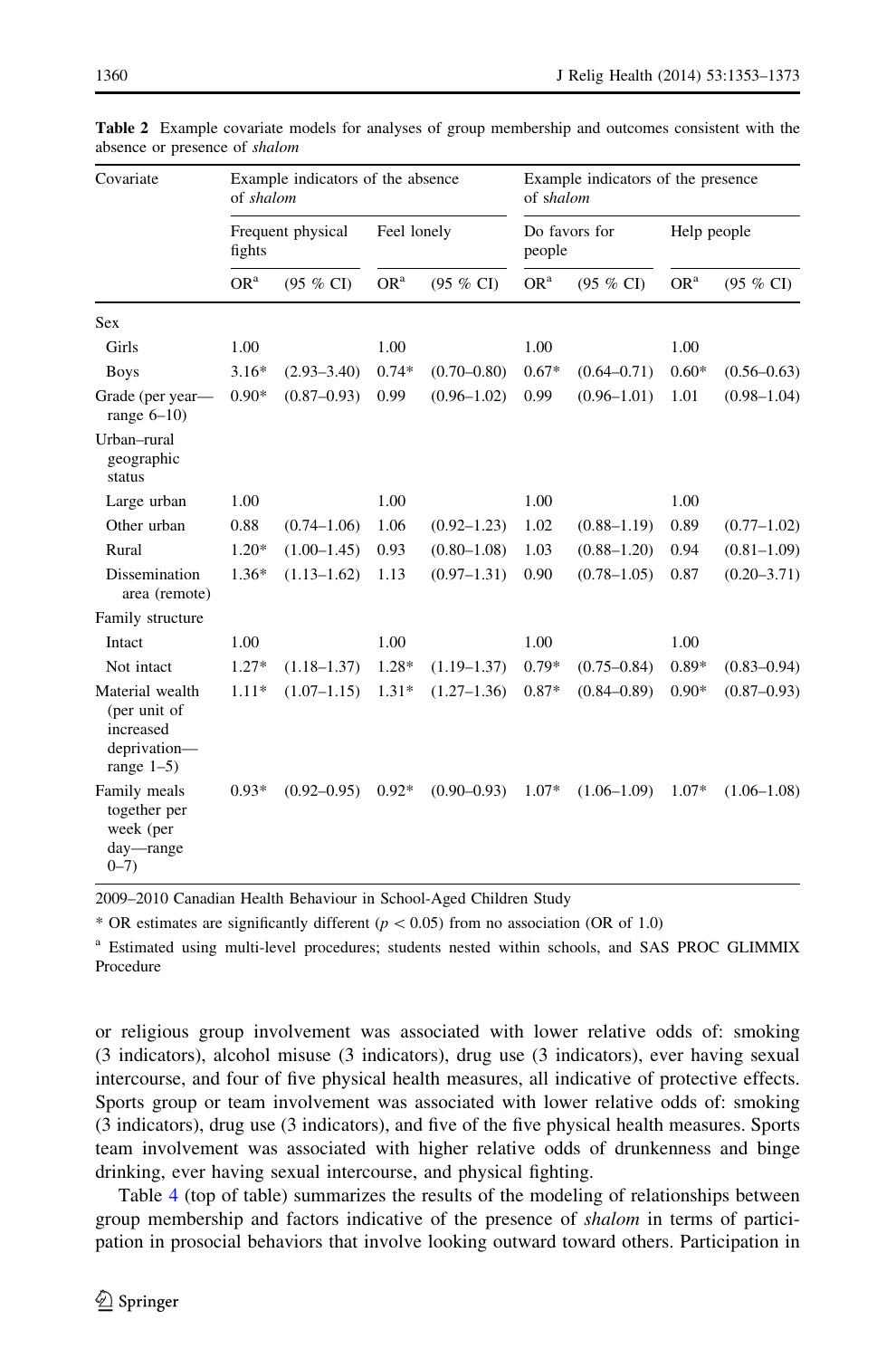<span id="page-8-0"></span>

| Table 3 Percentage of young people reporting risk-taking behaviors consistent with the absence of shalom, by participation in groups |                            |                                           |           |                          |                 |                                     |                                       |                        |                          |                           |
|--------------------------------------------------------------------------------------------------------------------------------------|----------------------------|-------------------------------------------|-----------|--------------------------|-----------------|-------------------------------------|---------------------------------------|------------------------|--------------------------|---------------------------|
| Indicator of risk-taking                                                                                                             |                            | Participate in church or religious groups |           |                          |                 |                                     | Participate in sports groups or teams |                        |                          |                           |
|                                                                                                                                      | Yes                        | $\frac{1}{2}$                             | $p$ value | Adjusted OR <sup>b</sup> |                 | Yes                                 | $\frac{1}{2}$                         | $\boldsymbol{p}$ value | Adjusted OR <sup>b</sup> |                           |
|                                                                                                                                      | Column $\%$<br>$n = 3,937$ | $n = 20,257$<br>Column %                  |           | $\approx$                | (95 % C1)       | $n = 13,230$<br>Column <sub>%</sub> | $n = 11,008$<br>Column %              |                        | $\approx$                | ට්<br>of<br>$\frac{5}{6}$ |
| Cigarette smoking                                                                                                                    |                            |                                           |           |                          |                 |                                     |                                       |                        |                          |                           |
| Ever smoked                                                                                                                          | 12.2                       | 20.1                                      | $-0.0001$ | 0.81                     | $(0.72 - 0.91)$ | 15.2                                | 23.0                                  | $-0.0001$              | 0.77                     | $(0.71 - 0.83)$           |
| Daily smoking                                                                                                                        | 1.6                        | 3.5                                       | $-0.001$  | 0.72                     | $(0.54 - 0.94)$ | 1.7                                 | 4.9                                   | $-0.0001$              | 0.49                     | $(0.41 - 0.58)$           |
| Early smoking                                                                                                                        | 4.5                        | $\overline{5}$                            | $-0.0001$ | 0.99                     | $(0.84 - 1.16)$ | 5.7                                 | 11.4                                  | $-0.0001$              | 0.57                     | $(0.49 - 0.68)$           |
| Alcohol <sup>a</sup>                                                                                                                 |                            |                                           |           |                          |                 |                                     |                                       |                        |                          |                           |
| Frequent drunkenness                                                                                                                 | 6.8                        | 15.0                                      | $-0.0001$ | 0.52                     | $(0.45 - 0.60)$ | 13.5                                | 13.8                                  | 0.14                   | 1.23                     | $(1.13 - 1.34)$           |
| Binge drinking                                                                                                                       | 16.4                       | 27.3                                      | $-0.0001$ | 0.62                     | $(0.52 - 0.73)$ | 26.8                                | 24.8                                  | 0.04                   | 1.23                     | $(1.11 - 1.36)$           |
| Early drinking                                                                                                                       | 11.8                       | 18.5                                      | $-0.0001$ | 0.69                     | $(0.57 - 0.83)$ | 16.4                                | 18.8                                  | 0.03                   | 0.93                     | $(0.83 - 1.04)$           |
| Drug use <sup>a</sup>                                                                                                                |                            |                                           |           |                          |                 |                                     |                                       |                        |                          |                           |
| Frequent camabis use                                                                                                                 | 9.0                        | 20.4                                      | $-0.0001$ | 0.46                     | $(0.37 - 0.56)$ | 16.8                                | 20.9                                  | $-0.0001$              | 0.88                     | $(0.78 - 0.99)$           |
| Early cannabis use<br>Ever hard drug use                                                                                             | 3.0                        | 4.9                                       | 0.04      | 0.77                     | $(0.54 - 1.09)$ | 3.6                                 | 5.8                                   | $-0.0001$              | 0.72                     | $(0.58 - 0.89)$           |
|                                                                                                                                      | 9.7                        | 12.8                                      | 0.07      | 0.90                     | $(0.73 - 1.11)$ | 10.0                                | 15.0                                  | $-0.0001$              | 0.77                     | $(0.67 - 0.88)$           |
| Sexual activity <sup>a</sup>                                                                                                         |                            |                                           |           |                          |                 |                                     |                                       |                        |                          |                           |
| Ever had sexual intercourse                                                                                                          | 6.2                        | 26.7                                      | $-0.0001$ | 0.71                     | $(0.59 - 0.85)$ | 25.0                                | 25.7                                  | 0.37                   | 1.18                     | $(1.06 - 1.32)$           |
| Early sexual intercourse                                                                                                             | 7.3                        | 7.6                                       | 0.56      | 1.18                     | $(0.91 - 1.52)$ | 6.8                                 | 8.4                                   | 0.04                   | 0.97                     | $(0.82 - 1.16)$           |
| Violence                                                                                                                             |                            |                                           |           |                          |                 |                                     |                                       |                        |                          |                           |
| Frequent physical fights                                                                                                             | 9.1                        | 19.8                                      | 0.42      | 1.03                     | $(0.94 - 1.14)$ | 19.9                                | 17.7                                  | $-0.0001$              | 1.14                     | $(1.06 - 1.23)$           |
| Frequent bullying                                                                                                                    | 14.5                       | 16.2                                      | 0.07      | 0.99                     | $(0.89 - 1.09)$ | 15.4                                | 16.5                                  | 0.25                   | 1.02                     | $(0.94 - 1.10)$           |
| Physical health measures                                                                                                             |                            |                                           |           |                          |                 |                                     |                                       |                        |                          |                           |
| Frequent breakfast skipping                                                                                                          | 9.2                        | 29.3                                      | $-0.0001$ | 0.78                     | $(0.71 - 0.86)$ | 19.6                                | 27.5                                  | $-0.0001$              | 0.77                     | $(0.72 - 0.83)$           |
| Infrequent vegetable eating                                                                                                          | 9.9                        | 13.4                                      | $-0.0001$ | 0.73                     | $(0.65 - 0.83)$ | 10.2                                | 16.1                                  | $-0.0001$              | 0.65                     | $(0.60 - 0.71)$           |
|                                                                                                                                      |                            |                                           |           |                          |                 |                                     |                                       |                        |                          |                           |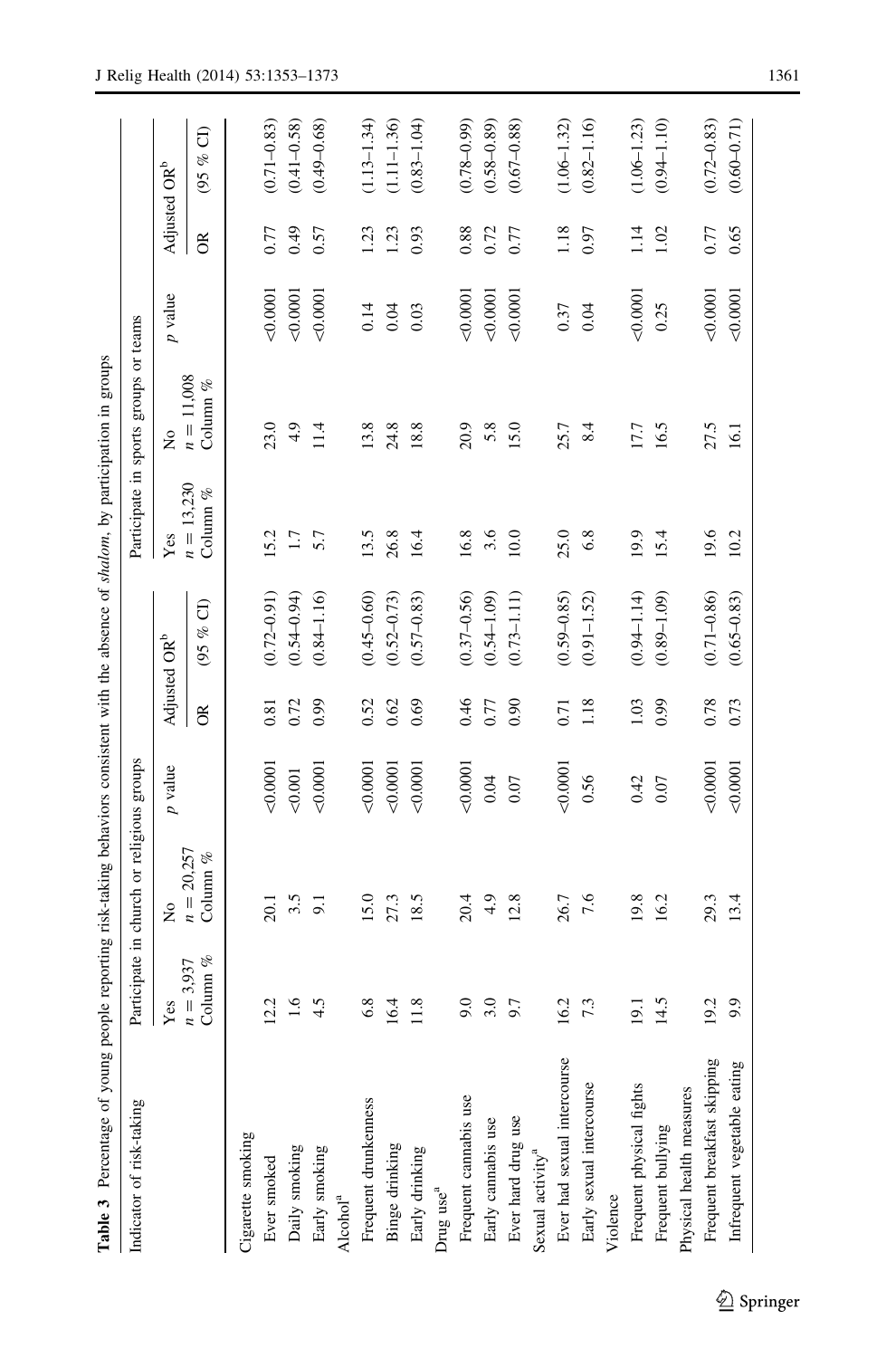| $0.50$ $(0.45-0.54)$<br>p value Adjusted OR <sup>b</sup><br>0.0001<br>$n = 11,008$<br>Column $\%$<br>15.9<br>$\frac{6}{9}$<br>ž<br>$n = 13,230$<br>Column $\%$<br>Yes<br>$\frac{8}{8}$<br>$(0.71 - 0.92)$<br>$(0.87 - 1.22)$<br>OR $(95\% \text{ Cl})$<br>p value Adjusted OR <sup>b</sup><br>1.03<br>0.42<br>$n = 20,257$<br>Column %<br>12.1<br>5.2<br>ż<br>Column %<br>$n = 3,937$<br>Yes<br>$\overline{5}$<br>Infrequent fruit consumption<br>Infrequent toothbrushing | ndicator of risk-taking | Participate in church or religious groups |        |  | Participate in sports groups or teams |        |      |                 |
|----------------------------------------------------------------------------------------------------------------------------------------------------------------------------------------------------------------------------------------------------------------------------------------------------------------------------------------------------------------------------------------------------------------------------------------------------------------------------|-------------------------|-------------------------------------------|--------|--|---------------------------------------|--------|------|-----------------|
|                                                                                                                                                                                                                                                                                                                                                                                                                                                                            |                         |                                           |        |  |                                       |        |      |                 |
|                                                                                                                                                                                                                                                                                                                                                                                                                                                                            |                         |                                           |        |  |                                       |        |      | OR (95 % CI)    |
|                                                                                                                                                                                                                                                                                                                                                                                                                                                                            |                         |                                           |        |  |                                       |        |      |                 |
|                                                                                                                                                                                                                                                                                                                                                                                                                                                                            |                         |                                           |        |  |                                       |        | 0.58 | $(0.51 - 0.65)$ |
| 18.8<br>$0.76$ $(0.63-0.90)$ 1.6<br>66<br>4.2                                                                                                                                                                                                                                                                                                                                                                                                                              | Physically inactive     |                                           | 0.0001 |  |                                       | 0.0001 | 0.15 | $(0.13 - 0.17)$ |

Models were adjusted for the following factors: sex, grade level, urban-rural geographic status, family structure, material wealth (SES), and meals as family Models were adjusted for the following factors: sex, grade level, urban–rural geographic status, family structure, material wealth (SES), and meals as family

<sup>a</sup> Collected in grades 9 and higher only Collected in grades 9 and higher only

<sup>b</sup> Estimated using multi-level procedures; students nested within schools, and SAS PROC GLIMMIX Procedure Estimated using multi-level procedures; students nested within schools, and SAS PROC GLIMMIX Procedure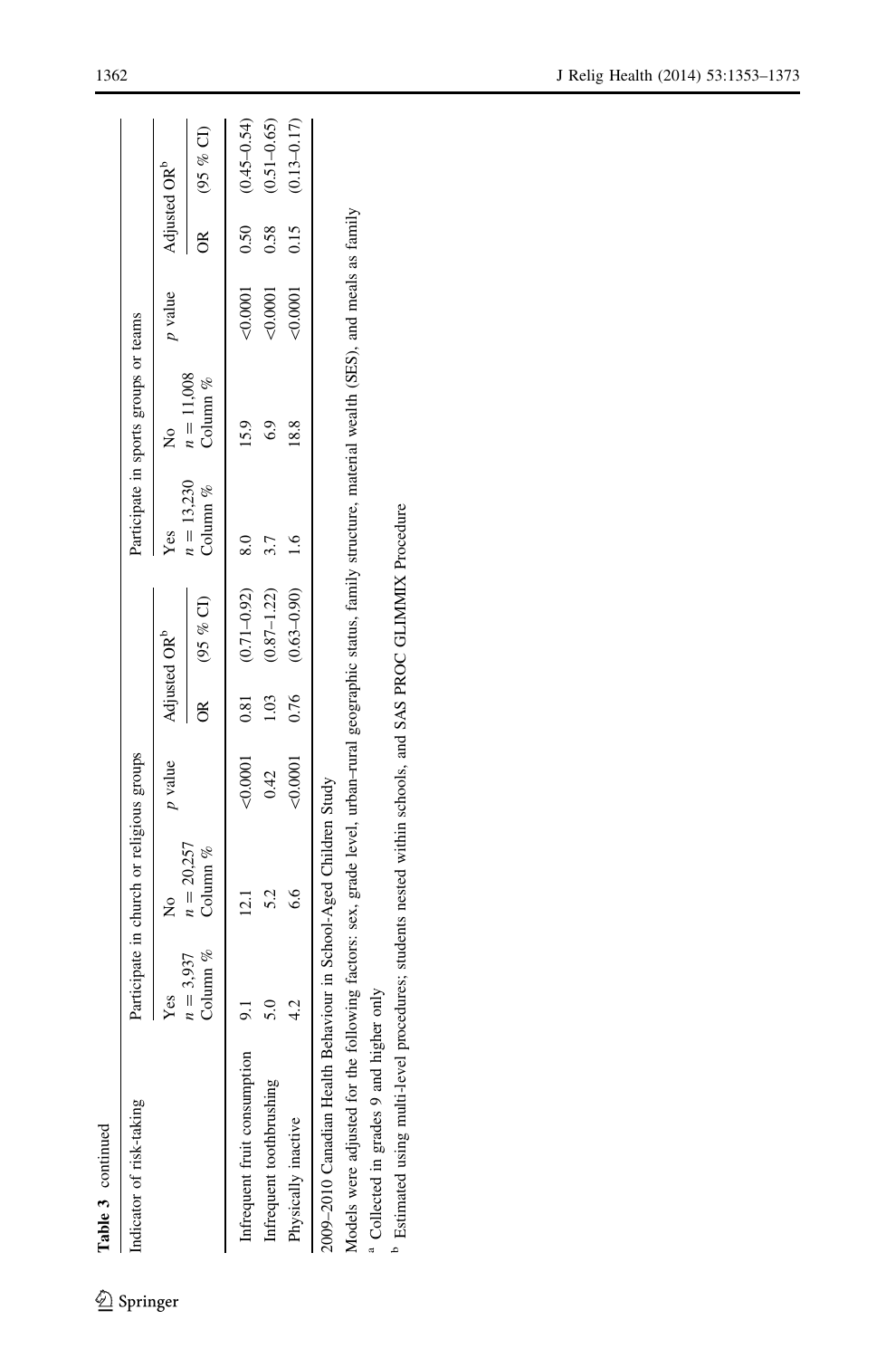<span id="page-10-0"></span>

| Table 4 Percentage of young people reporting behaviors and internal feelings consistent with the concept of shalom, by participation in groups                |                           |                                           |           |      |                          |                          |                                       |         |                          |                 |
|---------------------------------------------------------------------------------------------------------------------------------------------------------------|---------------------------|-------------------------------------------|-----------|------|--------------------------|--------------------------|---------------------------------------|---------|--------------------------|-----------------|
| Indicator of shalom                                                                                                                                           |                           | Participate in church or religious groups |           |      |                          |                          | Participate in sports groups or teams |         |                          |                 |
|                                                                                                                                                               | Yes                       | ż                                         | $p$ value |      | Adjusted OR <sup>a</sup> | Yes                      | ż                                     | p value | Adjusted OR <sup>a</sup> |                 |
|                                                                                                                                                               | Column $%$<br>$n = 3,937$ | $n = 20,257$<br>Column $%$                |           | g    | (95 % C1)                | $n = 13,230$<br>Column % | $n = 11,008$<br>Column $%$            |         | $\approx$                | (95 % G1)       |
| Outward-looking behaviors                                                                                                                                     |                           |                                           |           |      |                          |                          |                                       |         |                          |                 |
| Helps people                                                                                                                                                  | 68.5                      | 61.5                                      | 0.0001    | 1.34 | $(1.23 - 1.45)$          | 66.4                     | 58.2                                  | 0.0001  | 141                      | $(1.34 - 1.50)$ |
| Does favors for others                                                                                                                                        | 63.3                      | 59.1                                      | 0.0001    | 1.25 | $1.16 - 1.35$            | 63.3                     | 55.5                                  | 0.0001  | $\frac{40}{1}$           | $(1.32 - 1.48)$ |
| Lends things to people                                                                                                                                        | 49.1                      | 43.9                                      | 0.0001    | 1.29 | $(1.20 - 1.39)$          | 47.7                     | 41.1                                  | 0.0001  | 1.30                     | $(1.23 - 1.38)$ |
| Compliments others                                                                                                                                            | 73.6                      | 68.9                                      | 0.0001    | 1.24 | $(1.14 - 1.35)$          | 72.6                     | 66.1                                  | 0.0001  | 1.41                     | $(1.33 - 1.50)$ |
| Shares things                                                                                                                                                 | 66.0                      | 60.6                                      | 0.0001    | 1.24 | $(1.15 - 1.35)$          | 64.1                     | 58.4                                  | 0.0001  | 1.29                     | $(1.22 - 1.37)$ |
| Internal feelings                                                                                                                                             |                           |                                           |           |      |                          |                          |                                       |         |                          |                 |
| Confidence in oneself                                                                                                                                         | 75.9                      | 72.1                                      | 0.0003    | 113  | $(1.03 - 1.33)$          | 78.8                     | 65.5                                  | 0.0001  | 1.73                     | $(1.62 - 1.84)$ |
| Best possible life                                                                                                                                            | 31.4                      | 27.2                                      | 0.0001    | 113  | $(1.03 - 1.22)$          | 33.1                     | 21.6                                  | 0.0001  | 1.53                     | $(1.44 - 1.63)$ |
| Loneliness                                                                                                                                                    | 20.7                      | 21.2                                      | 0.55      | 1.02 | $(0.93 - 1.12)$          | 16.7                     | 26.4                                  | 0.0001  | 0.63                     | $(0.59 - 0.67)$ |
| Wishes they were someone else                                                                                                                                 | 27.3                      | 27.1                                      | 0.46      | 1.08 | $(0.99 - 1.18)$          | 24.0                     | 30.9                                  | 0.000   | 0.80                     | $(0.75 - 0.85)$ |
| Helplessness                                                                                                                                                  | 20.3                      | 19.3                                      | 0.71      | 1.08 | $(0.98 - 1.18)$          | 16.7                     | 22.7                                  | 0.000   | 0.77                     | $(0.72 - 0.83)$ |
| Sorry for the things I have done                                                                                                                              | 54.8                      | 47.9                                      | 0.0001    | 1.21 | $(1.12 - 1.30)$          | 47.9                     | 50.5                                  | 0.000   | 0.87                     | $(0.82 - 0.91)$ |
| Feeling depressed or low                                                                                                                                      | 15.2                      | 15.8                                      | 0.96      | 1.02 | $(0.92 - 1.13)$          | 11.6                     | 20.6                                  | 0.0001  | 0.58                     | $(0.53 - 0.62)$ |
| 2009-2010 Canadian Health Behaviour in School-Aged Children Study                                                                                             |                           |                                           |           |      |                          |                          |                                       |         |                          |                 |
| Models were adjusted for the following factors: sex, grade level, urban-rural geographic status, family structure, material wealth (SES), and meals as family |                           |                                           |           |      |                          |                          |                                       |         |                          |                 |

<sup>a</sup> Estimated using multi-level procedures; students nested within schools, and SAS PROC GLIMMIX Procedure Estimated using multi-level procedures; students nested within schools, and SAS PROC GLIMMIX Procedure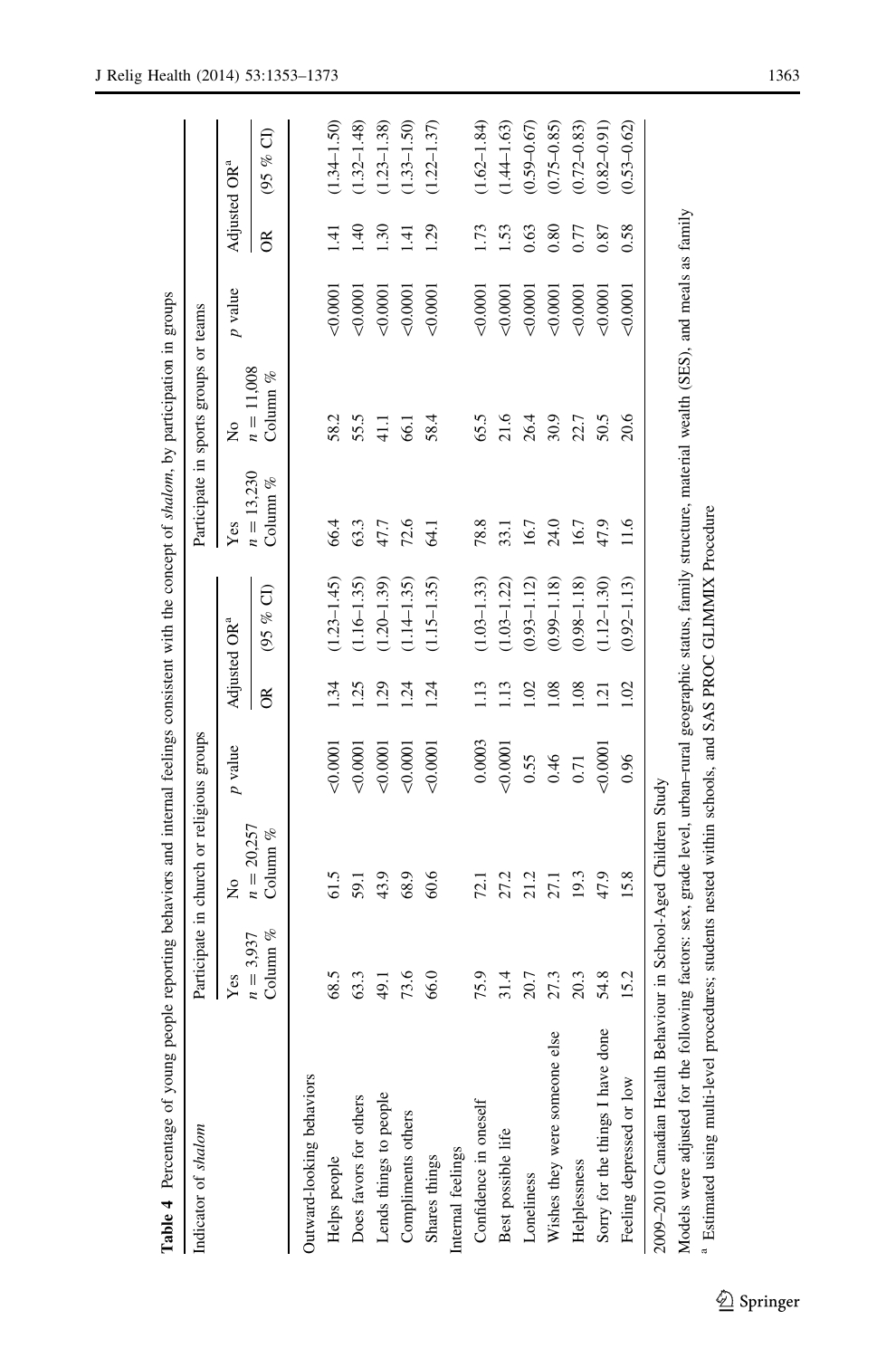church or religious groups was related to higher relative odds of five of the five prosocial behaviors. The same general pattern was observed for participation in sports groups or teams, suggesting that both group involvements were associated with positive outwardlooking behavioral tendencies. Findings for the internal feelings indicators (bottom of table) were different. For church or religious group participation, while increases were observed for feelings of confidence and reporting ''the best possible life,'' there was no statistically significant ( $p<0.05$ ) relationship between group involvement and the outcomes of loneliness, wishing they were someone else, helplessness, and feeling low or depressed. Increases in the odds of reporting regret (sorry for the things I have done) were observed in those reporting religious affiliations. For sports, young people reporting group involvement reported higher relative odds for the two positive indicators of internal feelings and lower relative odds (all  $p<0.05$ ) for each of the negative indicators, showing a clear protective effect.

The final analysis (Table [5](#page-12-0)) summarizes the prevalence of each of the health indicators among young people who reported combinations of group involvement (neither group, sports only, church or religious group only, and both groups). Findings for the ''sports only'' and ''church or religious only'' groups are fairly consistent with those patterns reported earlier in Tables [3](#page-8-0) and [4](#page-10-0), with strong evidence that church or religious group involvement is protective for some common risk behaviors (smoking, drinking, cannabis use, sexual intercourse) and the outward-looking prosocial behaviors (e.g., helping and sharing), but a risk factor for some of the physical health measures (e.g., toothbrushing, physical inactivity). Church or religious group vs. sports involvement was also related to deficits in internal feelings (e.g., confidence in oneself and feelings about the best possible life) but also each of the negative indicators of internal feelings (e.g., loneliness, wishing they were someone else).

However, in addition, analysis of Table [5](#page-12-0) also looks at the potential influence on health of adding sports involvement to church or religious group participation. Findings suggested that the relative odds of reporting smoking or drug use was not associated with the combined group versus church or religious group participation only, but the combined group reported increases in the odds of drinking, sexual behaviors, and fighting. Relative to the ''only church or religious'' group, young people reporting involvement in both groups also reported better physical health, more outward-looking behaviors, and increased positive feelings of confidence in oneself and having the ''best possible life'' as well as decreased odds of loneliness, wishing they were someone else, regret, and depression. Sports involvement, while not protective for some overt risk-taking among churchinvolved children, also had many beneficial effects in terms of physical health indicators, outward-looking prosocial behaviors, and several negative indicators of the absence of shalom.

### **Discussion**

This national study was conducted to examine participation of younger adolescent Canadians in church or religious groups, in order to see whether children involved in such groups reported patterns in their health that were consistent with the theological concept of shalom. The most important findings were that while potential improvements in overt risktaking behaviors and outward-looking prosocial behaviors were demonstrated in religious/ church-connected children, this protective trend disappeared for several indicators of internal feelings related to emotional health, which are an important component of a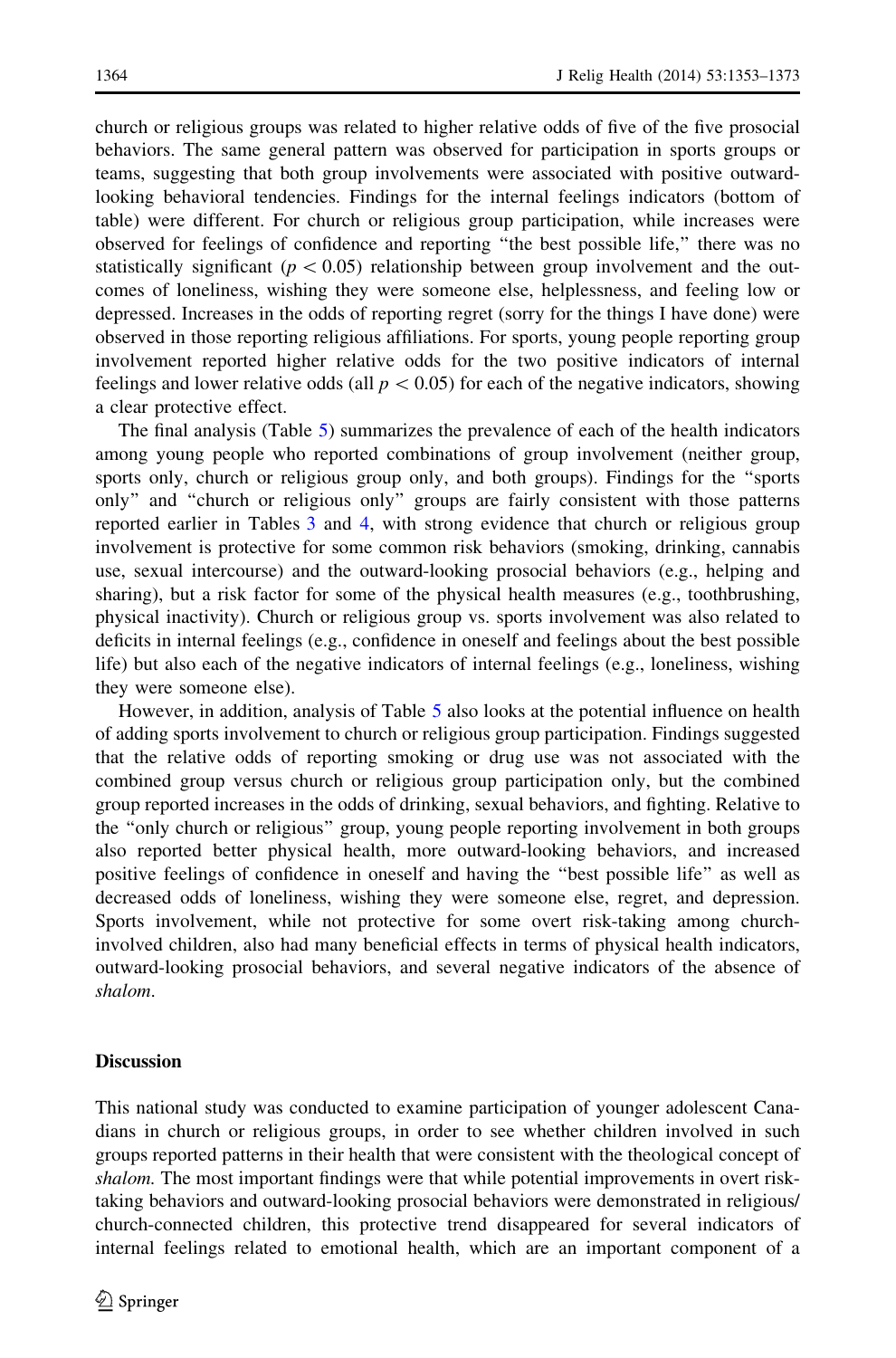<span id="page-12-0"></span>

| Indicator of shalom          | Participation in groups     |                            |                            |                         | Modeled effects |                                |                 |                                    |
|------------------------------|-----------------------------|----------------------------|----------------------------|-------------------------|-----------------|--------------------------------|-----------------|------------------------------------|
|                              | Neither<br>$n = 9,722$      | Sports only                | Church only                | $Church + sports$       |                 | Church only versus sports only |                 | Church + sports versus church only |
|                              | Column $%$                  | $n = 10,518$<br>Column $%$ | Column $\%$<br>$n = 1,262$ | Column %<br>$n = 2,712$ | OR <sup>a</sup> | (95 % C1)                      | OR <sup>a</sup> | $\Theta$<br>$(95 \%$               |
| Cigarette smoking            |                             |                            |                            |                         |                 |                                |                 |                                    |
| Ever smoked                  | 24.2                        | 16.2                       | 13.7                       | $\frac{4}{11}$          | $0.88*$         | $(0.87 - 0.90)$                | 0.95            | $(0.75 - 1.20)$                    |
| Daily smoking                | 5.4                         | $1.8\,$                    | 1.7                        | $\overline{0}$ .        | 1.03            | $(0.64 - 1.67)$                | 0.99            | $(0.56 - 1.75)$                    |
| Early smoking                | 12.1                        | 6.0                        | 4.9                        | 4.3                     | 0.91            | $(0.56 - 1.48)$                | 1.18            | $(0.63 - 2.20)$                    |
| Alcohol <sup>a</sup>         |                             |                            |                            |                         |                 |                                |                 |                                    |
| Frequent drunkenness         | 14.9                        | 15.0                       | 5.5                        | 7.4                     | $0.31*$         | $(0.23 - 0.41)$                | $1.71*$         | $(1.23 - 2.39)$                    |
| Binge drinking               | 26.3                        | 28.4                       | 10.3                       | 19.6                    | $0.31*$         | $(0.22 - 0.43)$                | $2.46*$         | $(1.67 - 3.65)$                    |
| Early drinking               | 19.5                        | 17.5                       | 12.6                       | 11.4                    | $0.71*$         | $(0.52 - 0.97)$                | 1.05            | $(0.71 - 1.56)$                    |
| Drug use <sup>a</sup>        |                             |                            |                            |                         |                 |                                |                 |                                    |
| Frequent cannabis use        | 22.3                        | 18.4                       | 8.3                        | 9.4                     | $0.42*$         | $(0.29 - 0.60)$                | 1.43            | $(0.91 - 2.26)$                    |
| Early cannabis use           | 6.2                         | 3.7                        | 2.3                        | 3.3                     | 0.83            | $(0.43 - 1.60)$                | 1.95            | $(0.82 - 4.67)$                    |
| Ever hard drug use           | 15.5                        | 10.2                       | 10.8                       | $\overline{9}$ .        | 0.97            | $(0.69 - 1.36)$                | 0.89            | $(0.58 - 1.36)$                    |
| Sexual activity <sup>a</sup> |                             |                            |                            |                         |                 |                                |                 |                                    |
| Ever had sexual intercourse  | 27.0                        | 26.5                       | 13.0                       | 17.8                    | $0.45*$         | $(0.32 - 0.62)$                | 1.51*           | $(1.02 - 2.24)$                    |
| Early sexual intercourse     | 8.8                         | 6.5                        | 5.1                        | 8.5                     | 0.71            | $(0.43 - 1.19)$                | $2.03*$         | $(1.10 - 3.73)$                    |
| Violence                     |                             |                            |                            |                         |                 |                                |                 |                                    |
| Frequent physical fights     | ؘڔ<br>17.                   | 19.7                       | 16.0                       | 20.5                    | 0.85            | $(0.71 - 1.01)$                | $1.25*$         | $(1.02 - 1.52)$                    |
| Frequent bullying            | $\infty$<br>$\overline{16}$ | 15.6                       | 14.6                       | 14.5                    | 0.96            | $(0.80 - 1.15)$                | 1.04            | $(0.84 - 1.27)$                    |
| Physical health measures     |                             |                            |                            |                         |                 |                                |                 |                                    |
| Frequent breakfast skipping  | 28.3                        | 19.9                       | 20.6                       | 18.5                    | $0.85*$         | $(0.72 - 0.99)$                | 1.10            | $(0.91 - 1.32)$                    |
| Infrequent vegetable eating  | 16.6                        | 10.5                       | 12.0                       | 8.9                     | $\Xi$           | $(0.90 - 1.36)$                | 0.79            | $(0.62 - 1.01)$                    |
| Infrequent fruit consumption | 16.3                        | $\overline{8.1}$           | 12.5                       | 7.6                     | 1.64*           | $(1.35 - 2.00)$                | $0.61*$         | $(0.48 - 0.78)$                    |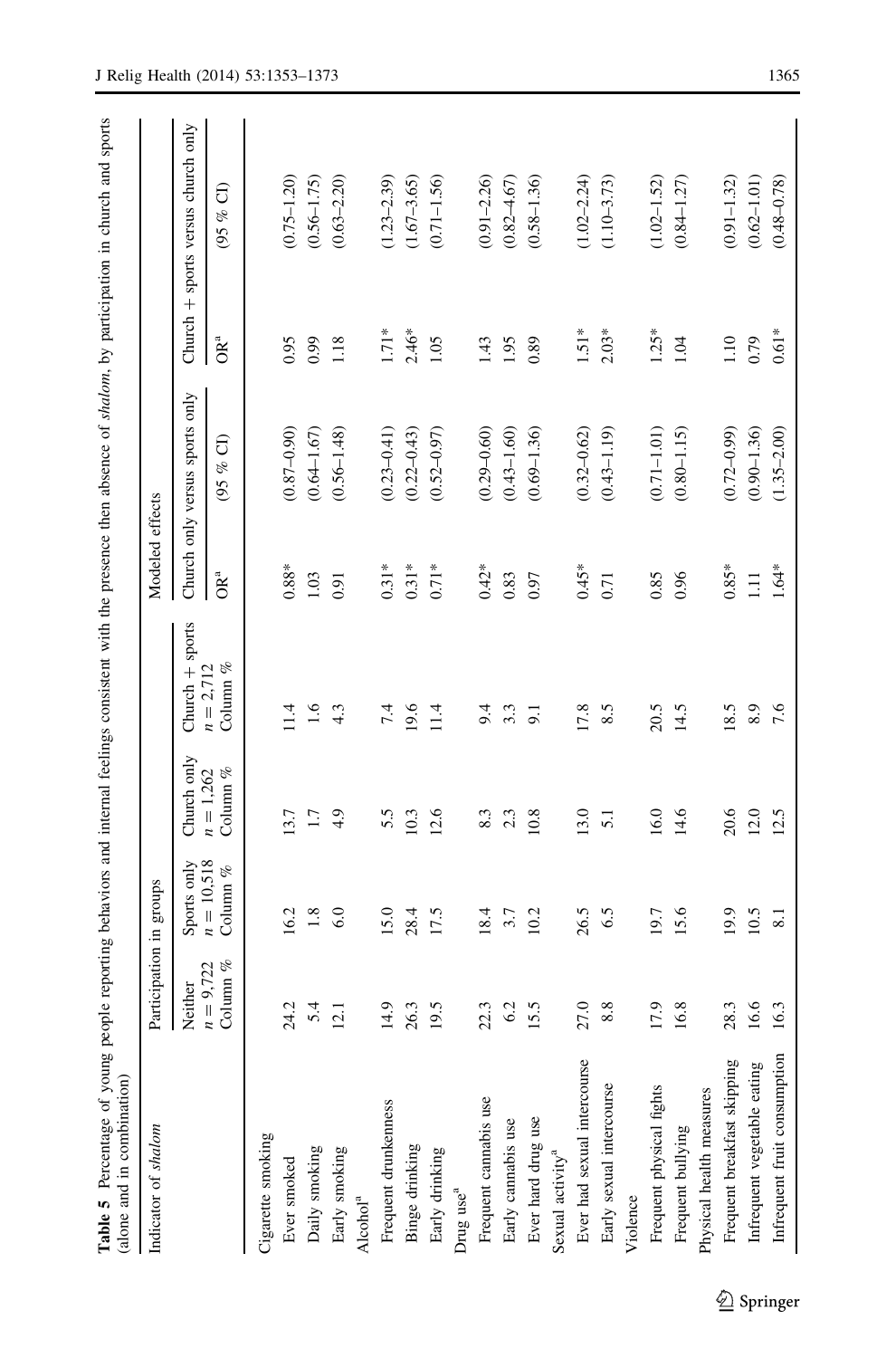| Indicator of shalom                                                                                                                                           | Participation in groups |                          |                         |                         | Modeled effects |                                |                 |                                    |
|---------------------------------------------------------------------------------------------------------------------------------------------------------------|-------------------------|--------------------------|-------------------------|-------------------------|-----------------|--------------------------------|-----------------|------------------------------------|
|                                                                                                                                                               | Neither                 | Sports only              | Church only             | Church + sports         |                 | Church only versus sports only |                 | Church + sports versus church only |
|                                                                                                                                                               | Column %<br>$n = 9,722$ | $n = 10,518$<br>Column % | Column %<br>$n = 1,262$ | Column %<br>$n = 2,712$ | OR <sup>a</sup> | (95 % CI)                      | OR <sup>a</sup> | (95 % C1)                          |
| Infrequent toothbrushing                                                                                                                                      | 7.0                     | 3.6                      | 6.2                     | 4.4                     | $1.74*$         | $(1.33 - 2.29)$                | $0.68*$         | $(0.49 - 0.93)$                    |
| Physically inactive                                                                                                                                           | 12.2                    | 1.5                      | 8.0                     | $\overline{c}$          | 5.89*           | $(4.46 - 7.79)$                | $0.22*$         | $(0.16 - 0.32)$                    |
| Outward-looking behaviors                                                                                                                                     |                         |                          |                         |                         |                 |                                |                 |                                    |
| Helps people                                                                                                                                                  | 57.3                    | 65.4                     | 64.5                    | 70.3                    | 0.92            | $(0.80 - 1.05)$                | $1.31*$         | $(1.12 - 1.53)$                    |
| Does favors for others                                                                                                                                        | 54.9                    | 62.9                     | 59.7                    | 65.0                    | 0.89            | $(0.78 - 1.01)$                | $1.26*$         | $(1.08 - 1.46)$                    |
| Lends things to people                                                                                                                                        | 40.4                    | 47.1                     | 47.4                    | 50.0                    | 1.07            | $(0.94 - 1.21)$                | 1.09            | $(0.94 - 1.26)$                    |
| Compliments others                                                                                                                                            | 65.4                    | 72.0                     | 71.2                    | 74.7                    | $0.87*$         | $(0.75 - 1.00)$                | $.33*$          | $(1.13 - 1.58)$                    |
| Shares things                                                                                                                                                 | 57.8                    | 63.2                     | 63.0                    | 67.4                    | 0.92            | $(0.81 - 1.05)$                | $1.28*$         | $(1.10-1.49)$                      |
| Internal feelings                                                                                                                                             |                         |                          |                         |                         |                 |                                |                 |                                    |
| Confidence in oneself                                                                                                                                         | 65.1                    | 78.7                     | 68.1                    | 79.5                    | $0.65*$         | $(0.57 - 0.75)$                | $1.58*$         | $(1.33 - 1.87)$                    |
| Best possible life                                                                                                                                            | 21.1                    | 32.8                     | 24.5                    | 34.7                    | $0.73*$         | $(0.63 - 0.85)$                | $1.45*$         | $(1.23 - 1.72)$                    |
| Loneliness                                                                                                                                                    | 26.5                    | 16.3                     | 25.9                    | 18.3                    | 1.79*           | $(1.55 - 2.08)$                | $0.67*$         | $(0.57 - 0.80)$                    |
| Wishes they were someone else                                                                                                                                 | 31.0                    | 23.6                     | 30.9                    | 25.6                    | $1.31*$         | $(1.14 - 1.51)$                | $0.85*$         | $(0.72 - 0.99)$                    |
| Helplessness                                                                                                                                                  | 23.0                    | 15.8                     | 20.7                    | 20.2                    | $1.17*$         | $(1.00 - 1.38)$                | 1.14            | $(0.95 - 1.38)$                    |
| Sorry for the things I have done                                                                                                                              | 49.4                    | 46.5                     | 58.3                    | 53.1                    | $1.51*$         | $(1.33 - 1.72)$                | $0.80*$         | $(0.69 - 0.92)$                    |
| Feeling depressed or low                                                                                                                                      | 20.7                    | 11.2                     | 19.9                    | 13.0                    | $1.71*$         | $(1.54 - 2.03)$                | $0.80*$         | $(0.54 - 0.99)$                    |
| 2009-2010 Canadian Health Behaviour in School-Aged Children Study                                                                                             |                         |                          |                         |                         |                 |                                |                 |                                    |
| Models were adjusted for the following factors: sex, grade level, urban-rural geographic status, family structure, material wealth (SES), and meals as family |                         |                          |                         |                         |                 |                                |                 |                                    |

\* OR estimates are significantly different ( $p < 0.05$ ) from no association (OR of 1.0)

\* OR estimates are significantly different ( $p < 0.05$ ) from no association (OR of 1.0)

<sup>a</sup> Estimated using multi-level procedures; students nested within schools, and SAS PROC GLIMMIX Procedure Estimated using multi-level procedures; students nested within schools, and SAS PROC GLIMMIX Procedure

 $\underline{\textcircled{\tiny 2}}$  Springer

Table 5 continued

Table 5 continued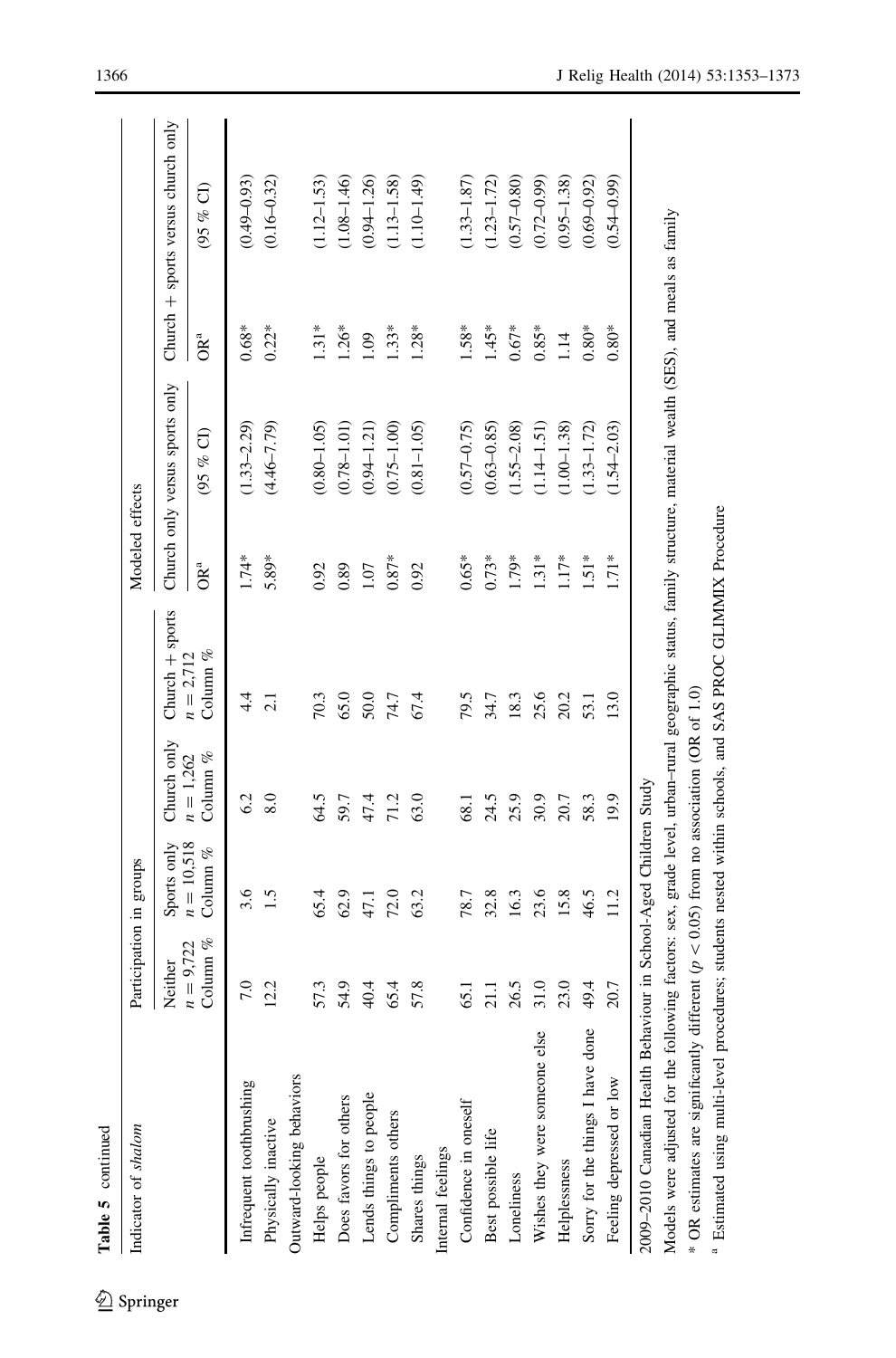holistic understanding of the health of children. The protective trend reported for church or religious group children was also most evident for substance use and sexual behaviors, but less evident for other aspects of physical health. With respect to sports-related groups that were used as a comparator, some similar trends were observed with respect to lower reported levels of risk behavior and higher prosocial behaviors. However, in a series of analyses involvement in sports we also demonstrated strong and striking relations with reduced loneliness, helplessness, wishing to be someone else, and depression along with increased confidence in oneself and positive feelings about having the ''best possible life.'' Thus, involvement in a sports club was uniquely correlated with the higher sense of internal wholeness that was of primary interest to this study, although some risk-taking tendencies were also noted in sports-involved children.

Our observation of positive relationships between religious group involvement and some aspects of health is consistent with those documented historically (Strawbridge et al. [2001;](#page-20-0) Holder et al. [2010;](#page-19-0) Pearce et al. [2003;](#page-20-0) Ovwigho and Cole [2010](#page-20-0); George et al. [2000](#page-19-0)). Findings from the most established study on church involvement and its impact on Canadian children, albeit 15–19-year-olds, mirror our own in the area of religious involvement and lower participation in sexual behavior and drug use (Bibby [2009](#page-19-0)). Similarly, findings from a large US-based study, the National Study of Youth and Religion, suggest that religious teenagers report acting differently than non-religious teens, particularly in areas such as lower involvement in risk behaviors and quality of relations (Smith and Denton [2005\)](#page-20-0). Hence, our findings support the existence of some general social patterns that seem to be consistent between countries and cultures. In contrast, our study findings suggesting negative or nonexistent associations between religious group attendance and some more holistic internal feelings are somewhat novel. Few studies have tested for the existence of such associations in large populations of children. Theologically, such holistic measures of health and their relations with group membership are important as they take into account the way that children experience shalom within themselves in their lives.

We believe that our study and our collaboration have several strengths. Our sample of children was contemporary, representative of Canadian children, and sufficiently large to permit meaningful subgroup analyses. It permitted a variety of analyses of health behaviors conducted across grade levels, by sex, and by group involvement. Second, to our best understanding our particular focus on church/religious involvement and this more composite, holistic approach toward health is novel in young adolescents. If these associations are indeed valid, there is potential to intervene with policies, educational practice, and organizational structures. In short, findings from this initial study provide basic guidance for theological discussions about the role of church and religious groups in nurturing wholeness in children.

Our study also is subject to limitations. First, selection bias is a possibility. It is conceivable, for example, that children with certain social characteristics would be more likely to attend church or other religious events. While efforts were made to control for such social factors in the regression analysis, findings may be residually confounded and the observed patterns may in part be attributable to some sort of social selection in who attends religious functions, rather than what the church or other religious group is doing per se. Second, our analysis was also limited by the absence of a direct measure of spirituality. A third potential limitation surrounds the children who are not included in the HBSC sample. While our sampling frame includes Canadian children who attend the publicly funded Public School and Separate School Board Schools, approximately 7 % of Canadian children attend private religious-based schools, academic enrichment schools, alternative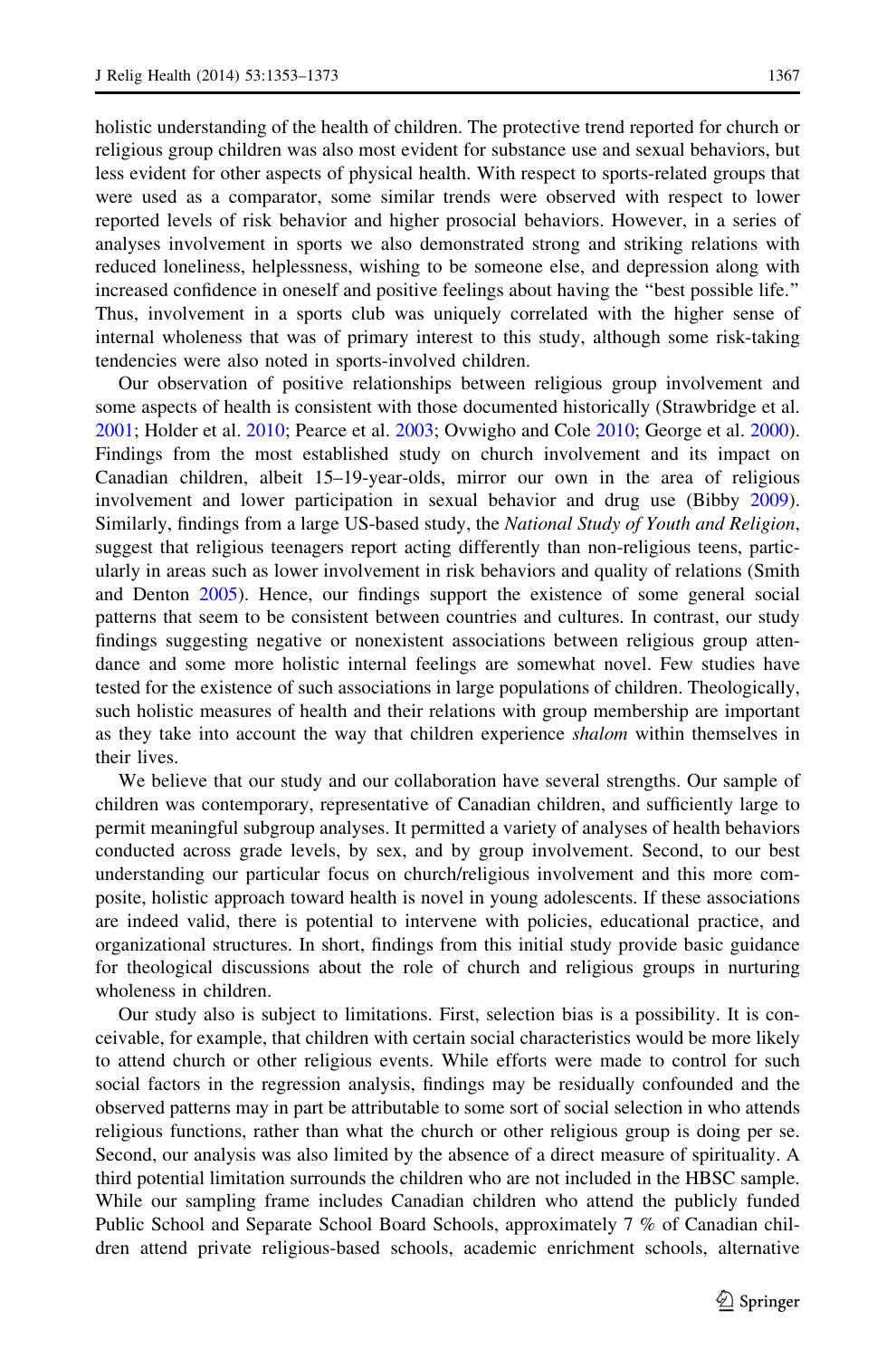private schools, are homeschooled, or do not attend school. While this does mean that children in some religious-based schooling settings are excluded from the survey results, it is unlikely that within our Canadian context, removing this 7 % from the sample group substantially affects the representativeness of our results. This is further evidenced by a subanalysis (data not shown) that we performed solely with the young people from the Separate School Board systems. The latter likely included youth with mainly Catholic, Protestant Christian and other religious youth affiliations. This subanalysis yielded very similar findings to the larger analysis that was presented. Fourth, while our data sample included responses from a broad spectrum of children involved in a church or religious group, from very conservative Christians, to very liberal Christians, to Roman Catholics to religious groups other than Christianity, there were no controls for denominational or theological differences in this study and we were unable to examine trends within these more specific groups. Such analyses would be of obvious importance for future study. Fifth and finally, it is always difficult to attach deep and consistent meaning to key phrases and constructs used in a written survey. We do not know, for example, what words like ''go to church'' or ''have feelings of regret'' actually mean to the individual children who answered the survey questions, and whether there is consistency in meaning. Additional insight into such factors would assist interpretively. Analogously, we did not have any measures of the quality of the experience (religious or sports-oriented) of these children, which may be very important in regard to their impact on health.

Self-reported measures obtained by written survey are always subject to some measurement errors. For example, self-reports of substance abuse may be more influenced by cultural norms and group identity than by actual participation in these behaviors. With respect to our own Christian traditions, it was challenging to identify children within HBSC who are actively involved in a church community due to the lack of specificity in our questionnaire item. The HBSC item is not limited to Christianity, and there may be variations in how children perceive their involvement in existing groups and organizations across different faiths. Finally, as this is a cross-sectional study that provides information on children for a ''snapshot'' of time, it is difficult to establish the temporal sequence between group membership and the health indicators under study. Some caution therefore must be taken in interpreting all associations as causal, and our findings require confirmation in longitudinal analyses. That being said, we do view our analyses as an important starting point in understanding potential relations between church involvement and a whole-person approach to child health.

## Implications for Ministry

Findings from this study raise important questions and concerns with respect to ministry to children, both within and outside of the Christian tradition. These pertain to the role of ministry in the health of children and especially the integrated experience of *shalom* in their lives. While involvement in a church or religious group offers some protection with respect to engagement in risk behaviors and improved, outward-looking prosocial behaviors, one is left to wonder why this trend does not extend into these other areas of life that are vital to a more composite experience of holistic health in children, including a protective trend around internal feelings. Indeed, involvement in sports clubs appeared to have more potential impact on some important positive aspects of holistic health than church involvement. This finding is sobering. In our own religious traditions, given that a central claim of the Christian faith is a promise of wholeness or shalom, the absence of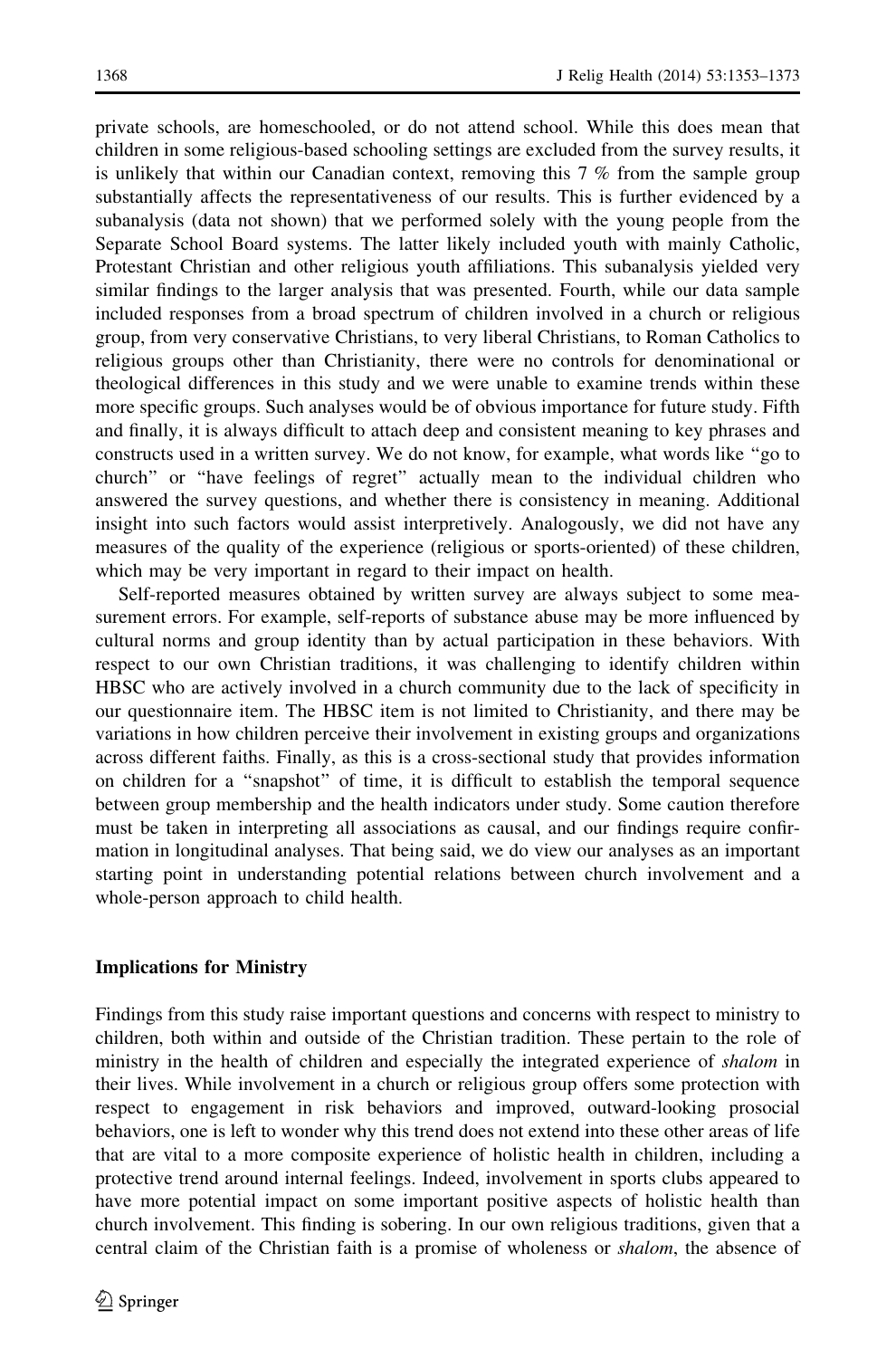positive findings for these emotional indicators that are an integral part of holistic health is cause for concern. Regardless of the positive story that church or religious group involvement offers a protective trend around overt risk-taking behaviors and outwardlooking prosocial behaviors, the notable absence of a continued protective trend in areas of physical and emotional health is problematic. It is important to note that the church operates within the confines of a broken world, and in its fullest sense, this promise of shalom is an eschatological hope rather than a present reality. While it is futile to idealize the church in the present as an absolute actualization of all of God's promises, it nevertheless has the potential to be an agent of shalom, offering a foretaste in the present of God's ultimate recreation of all things.

Our findings therefore also raise theological and practical issues regarding how the church understands itself and lives out its mission. It is appropriate that the Church is intentional in its teaching about avoiding common risk behaviors that can be destructive to one's overall health (emotional, physical, mental, and spiritual). That religiously connected children appear to smoke less, abuse alcohol and drugs less often, and avoid early sexual activity more often than their non-connected peers can be interpreted as a positive finding in terms of the role that the church has taken in nurturing children. However, the fact that this general pattern of protection does not extend to behaviors connected to violence and physical health (e.g., frequent fighting, healthy eating habits, and physical activity) suggests, anecdotally, that both the teaching and culture in the church have focused primarily on a narrow understanding of morality and a shallow understanding of the incarnation. Speculatively, perhaps there is a tendency within the church to focus on morality as the goal rather than the result of the Christian life. In contrast, an understanding of shalom involves inviting or better drawing all people, including young people, into a communal and integrative experience of the fullness of life. In that context our analysis was grounded in the theological assumption that good behavior is not an end in itself but a response to a life-giving relationship with a dynamic, living God.

On a more positive note, our findings also suggest that religiously connected children reported more positive outward-looking, prosocial behaviors than non-involved peers. Indeed, looking beyond oneself and also attentiveness to right relatedness on all levels is an important component of shalom that is reflected in this sort of behavior. Because this pattern is strong in church-connected children, Christian doctrine and formation may be quite important as a determinant of prosocial behavior. This correlates with much traditional Christian teaching and practice, which are often connected with behaviors such as helping and sharing. This is also true of the teachings of many of the world's major religious traditions.

Our comparisons of findings for the church or religious group with those from the group involved with a sports club or team were also valuable. Involvement in sports appeared to have many positive relations with overall health, particularly around lower-risk behaviors in the area of physical health and higher-outward-looking prosocial behaviors. Our most striking observation was the high positive correlation between involvement in sports and increased positive perceptions of internal feelings. This could be connected to the children feeling a part of a group with a common purpose. It could also be connected with greater physical activity, a greater sense of accomplishment within a team or social context, and a higher sense of group identity. However, there was very little correlation between sports group involvement and reduced engagement in serious overt risk-taking behaviors, and the drinking, sexual, and substance use behaviors were even higher in the sports-involved group. Thus, while sports involvement clearly nurtures some important components of shalom, it is only when combined with the protective effect of church involvement that it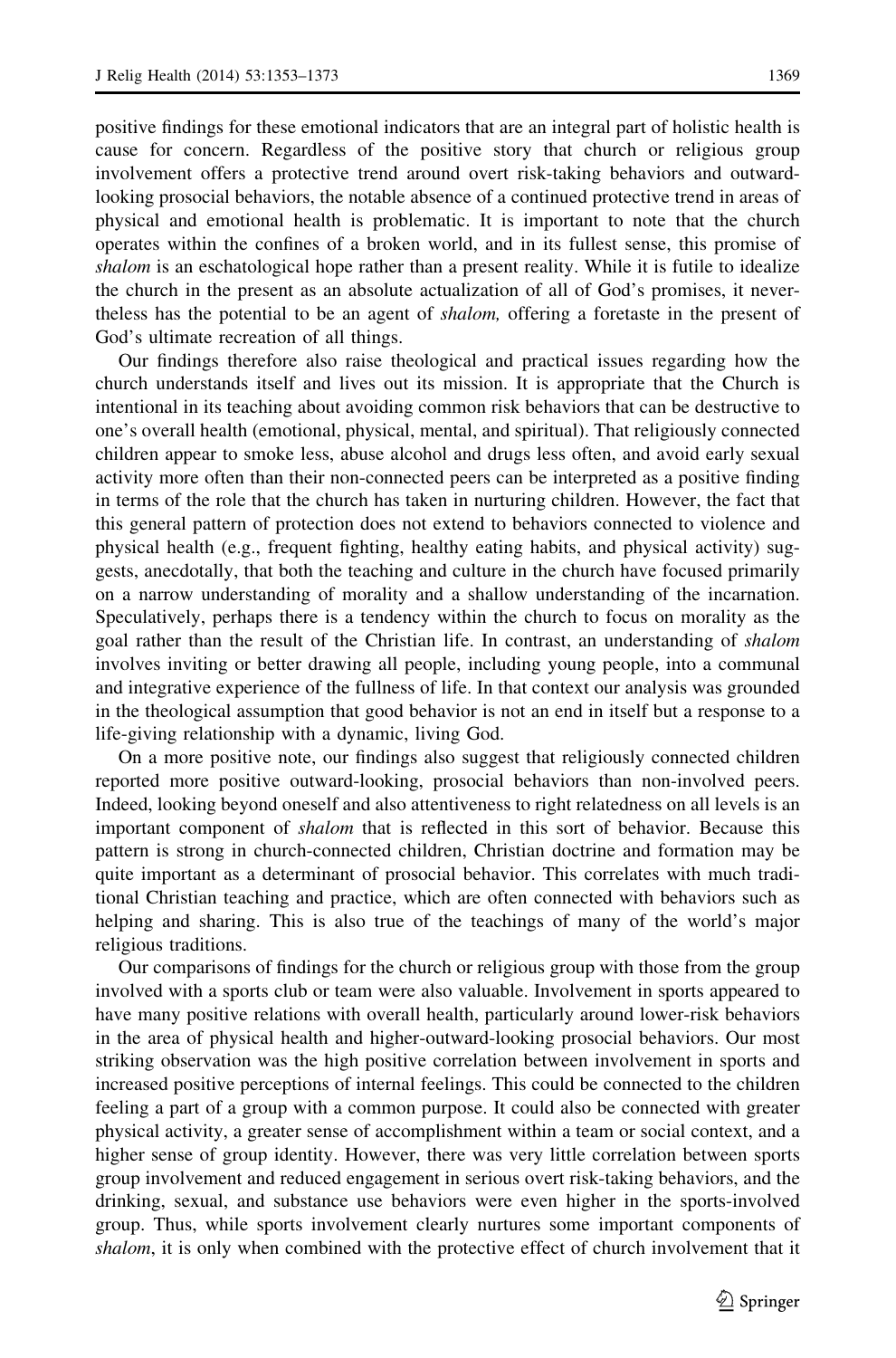offers protection in terms of overt risk-taking behaviors. While sports involvement on its own offers a striking protective trend in many areas that are in keeping with shalom, it is when it is combined with church involvement, as seen in Table [5,](#page-12-0) that the full spectrum of health behaviors indicative of shalom are observed.

These findings then beg the following question: Irrespective of the findings around overt risk-taking, what is it about sport club involvement that appears to influence measures about internal feelings that are essential to our composite understanding of health that is lacking in church/religious involvement? This may be connected with the reality that fewer children attend church than are involved with sports, and with smaller groups and less time of contact, there is more limited potential for comparable peer interaction. It is also possible that in the church, while attention has been given to providing a safe and nurturing environment, insufficient attention has been given to challenging children with tasks and issues that offer a sense of teamwork, achievement, and accomplishment.

Our finding that the protective effects of church/religious group participation did not extend into the particular internal feelings (measures of loneliness, wishing they were someone else, feelings of helplessness, and feelings of depression) is striking and problematic. For example, one theological assumption of this study is that the Christian faith is inherently one of community and that central to the notion of *shalom* is reconciliation not only with God but with one another. Our core finding, that children in church are just as lonely as those outside the church, reveals a disparity between the promise of the Christian life and its reality, at least for young people, and moreover suggests that the church may not be as effective as it should be in integrating children into the full community of church life. While there is no way of understanding the quality of the church or religious experience of participants reporting involvement from the measures we have available, it is likely that the youth who self-reported their involvement represent those with a meaningful connection to the group rather than a nominal attendance. Our findings were in keeping with those from other studies (Bibby [2009](#page-19-0); Bibby and Penner [2010](#page-19-0)), which report similar (or slightly higher) numbers of youth who are actively involved in church, with meaningful engagement. This suggests that beyond not influencing feelings of loneliness in those who have nominal attendance, church involvement is failing to provide a meaningful intervention in terms of feelings of loneliness in some of its potentially most involved young people. This could be connected to a potential lack of peer connection for these children within the church context; however, peer connection is only one factor in terms of mediating feelings of loneliness, because the church generally has no shortage of caring, older adults.

These findings issue a challenge to those involved in church leadership to take seriously the church's mission of being an intergenerational community of God's people seriously, and to be more intentional (while being conscious of appropriate and safe boundaries) about integrating young people into the life of the church family. Previous research has shown that this approach to church ministry has radically transformed church experiences of young people and that the church indeed has the potential for this sort of meaningful intervention in the lives of its young people (Devries [2004](#page-19-0)).

The *shalom* central to the Christian faith also takes seriously matters of one's identity and unique belovedness, and one's gifts with which to engage the world. That many church-connected children reported an increased sense of ''wishing they were someone else,'' ''feel depressed or low,'' and feelings of helplessness again affirms that children in the Christian community are often not experiencing the fullness of the promise of shalom. A meaningful connection with a church should equip and empower children to experience improvements in these areas of emotional life.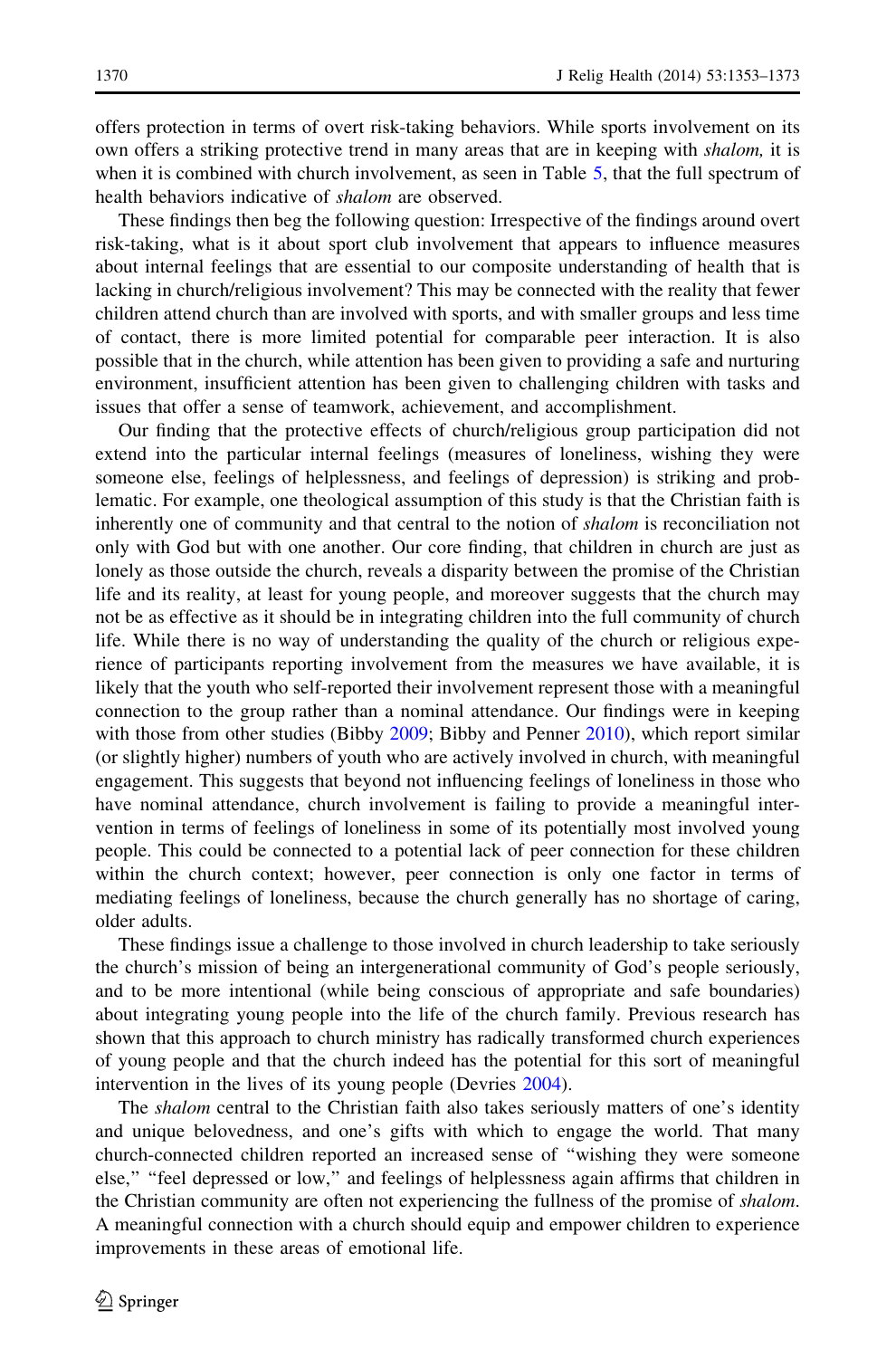The measure regret was a bit of an anomaly in terms of its relations as well as their meaning and interpretation. While church-connected children did not report higher prevalence values with respect to the other measures around internal feelings, they did report more heightened feelings of regret. This raises questions around how these children understand regret, how it reflects their theological worldview, and what it looks like in their lives. For example, it is important to understand whether regret is understood to be positive or negative: It is unclear whether feelings of regret can be interpreted as having feelings of guilt, having ownership and accountability for one's actions, or something different altogether.

Areas of life such as physical health, emotional health, and communal life are fundamental to the concept of *shalom*. Thus, our findings, from our Christian perspective, suggest that the essential mission of the church may have become distorted by disintegrative theologies that offer a moral code to be followed rather than an invitation into the new and holistic way of being in the world offered to us by Jesus. One possible reason for our findings may be a shallow understanding of human physicality and the body that emphasizes the spiritual over the physical and reflects a narrow or distorted understanding of the incarnation. This dualism becomes more significant since in recent years there has a been a renewed emphasis on the importance of the relationship between human beings and the world in which we live. This in turn naturally raises interest in a more holistic approach both to the human body and to overall health. Any suggestions regarding the significance of our findings and their interpretation must take into account a complex and deeper issue for theology. It would be misleading to suggest that the Christian life carries with it the straightforward promise of a better life with a corresponding sense of overall well-being. While the promise of *shalom* remains a central affirmation of the Christian faith, there are a number of qualifiers as to how and in what way that shalom is to be realized.

Inherent within the assumption that the incarnation informs a Christian understanding of shalom is the understanding that the incarnation resulted in conflict with societal norms and values, conflict which eventually led to the crucifixion and death of Jesus. Jesus himself asserted that to follow him was to take up one's cross daily. In other words, there are ways in which the Christian life inevitably results in feelings of loneliness, helplessness, and regret. This is perhaps more evident for children who will experience conflict and uncertainty as they work to integrate their relationships in society at large with their relationships in the church. While acknowledging this complexity and seeking to allow for it in the assumptions of this study, we would continue to affirm that the promise of *shalom* is a real promise even though it may not be the promise of a ''better life'' in the way it is understood culturally.

## Conclusion

This national study investigated the involvement of younger adolescent Canadians in church or religious groups, and relations between this involvement and various aspects of their health. It was based theoretically on the idea that regardless of whether or not the terminology of shalom is explicitly taught within a church context, church involvement should lead to fuller and more holistic health, as encompassed in the concept of shalom.

The doctrine of the Incarnation teaches that the Christian faith is inherently one that takes seriously not only the physicality of our bodies, but the whole of our human personhood and experience. At its best, the church has the potential to invite children into a holistic experience that is characterized by loving community, generous forgiveness,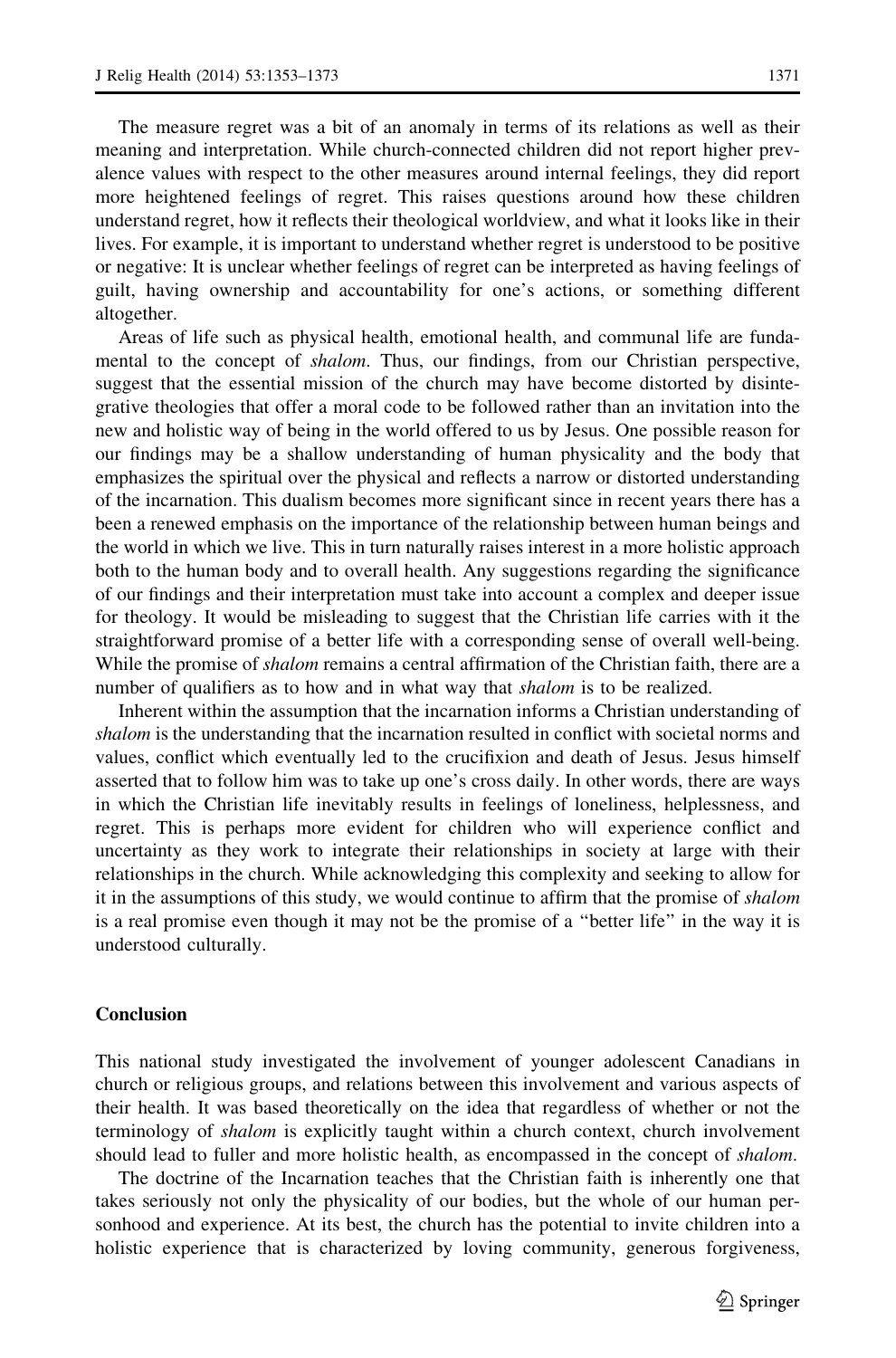<span id="page-19-0"></span>healthy and life-giving boundaries around risk behaviors, healthy and life-giving outwardlooking behaviors toward others, an affirmation of the body, and a deep sense of one's own unique gifts and belovedness. The lack of correlation between religious connection and greater overall physical, emotional, and relational health suggests an emphasis on teaching about behaviors and morality rather than an understanding of *shalom* that is grounded in the Incarnation. Moreover, the apparent narrow emphasis on behavior as opposed to a more holistic understanding of health does not lead to nurturing children in the deeply integrative nature of the Christian faith, summarized in Jesus' invitation into the fullness of life.

Combined with the findings of others, this research offers a challenge to church leaders to rethink ministry to children, and to provide concrete suggestions as to how the Christian formation of children can be effected in ways that nurture the whole person. Further, it is a call to the church to investigate approaches to pedagogy that consider all aspects of health. While recognizing limitations of the church as a loci in which *shalom* can be realized, this research suggests that by thoughtfully challenging the current paradigms prominent in children's ministry, the church has the potential to have a more meaningful and holistic impact on the lives of the children in our communities. The possible implications of these findings to breathe new life into the often-tired structures of the church are enormous.

Open Access This article is distributed under the terms of the Creative Commons Attribution License which permits any use, distribution, and reproduction in any medium, provided the original author(s) and the source are credited.

#### References

- Bibby, R. (2009). The emerging millennials: How Canada's newest generation is responding to change. Lethbridge, AB: Project Canada Books.
- Bibby, R., & Penner, J. (2010). 10 things we all need to know about today's teens: That is, if we care about them. Lethbridge, AB: Project Canada Books.
- Botterweck, G., Ringrenn, H., & Heinz-Josef, F. (Eds.). (2006). Theological dictionary of the old testament: Salom (Vol. 15, pp. 13–49). Grand Rapids: Eerdmans.
- Cotton, S., Larkin, E., Hoopes, A., Cromer, B., & Rosenthal, S. (2005). The impact of adolescent spirituality on depressive symptoms and health risk behaviors. Journal of Adolescent Health, 36(6), 259.
- Cotton, S., Zebracki, K., Rosenthal, S., Tsevat, J., & Drotar, D. (2006). Religion/spirituality and adolescent health outcomes: a review. Journal of Adolescent Health, 38(4), 472–480.
- Currie, C., Griebler, R., Inchley, J., Theunissen, A., Molcho, M., Samdal, O., et al. (Eds.). (2010). Health behavior in school-aged children (HBSC) study protocol: background, methodology and mandatory items for the 2009/10 survey. (2009/10 HBSC Survey Research Protocol, Abridged for External Use). Edinburgh: CAHRU & Vienna: LBIHPR. Available at: <http://www.hbsc.org>.
- Currie, C., Nic Gabhainn, S., Godeau, E., Roberts, C., Smith, R., Currie, D., et al. (Eds.). (2008). Inequalities in young people's health (HBSC international report from the 2005/06 survey). Health Policy for Children and Adolescents, No. 5, WHO Regional Office for Europe, Copenhagen, Denmark. Available at: [www.euro.who.int/en/what-we-do/health-topics/Life-stages/child-and-adolescent-health/publications2/](http://www.euro.who.int/en/what-we-do/health-topics/Life-stages/child-and-adolescent-health/publications2/2011/inequalities-in-young-peoples-health.-hbsc-international-report-from-the-20052006-survey) [2011/inequalities-in-young-peoples-health.-hbsc-international-report-from-the-20052006-survey](http://www.euro.who.int/en/what-we-do/health-topics/Life-stages/child-and-adolescent-health/publications2/2011/inequalities-in-young-peoples-health.-hbsc-international-report-from-the-20052006-survey).
- Devries, M. (2004). Family based youth ministry. Downer's Grove, IL: InterVarsity Press.
- Field, D. (2002). Stewards of *shalom*: toward a Trinitarian ecological ethic. *Quarterly Review: A Journal of* Theological Resource for Ministry, 22(4), 383–396.
- George, L., Larsons, D., Koeing, H., & McCullough, M. (2000). Spirituality and health: what we know, what we need to know. Journal of Social and Clinical Psychology, 19(1), 102-116.
- Health Agency of Canada, Health Canada and World Health Organization. (2009/2010). Health behavior in school-aged children grade 6, 7 and 8 survey and Health behaviour in school-aged children grade 9 and 10 survey. Kingston, ON: Queen's University 2009/2010.
- Holder, M., Coleman, B., & Wallace, J. (2010). Spirituality, religiousness, and happiness in children aged 8–12 years. Journal of Happiness Studies, 11(2), 131–150.